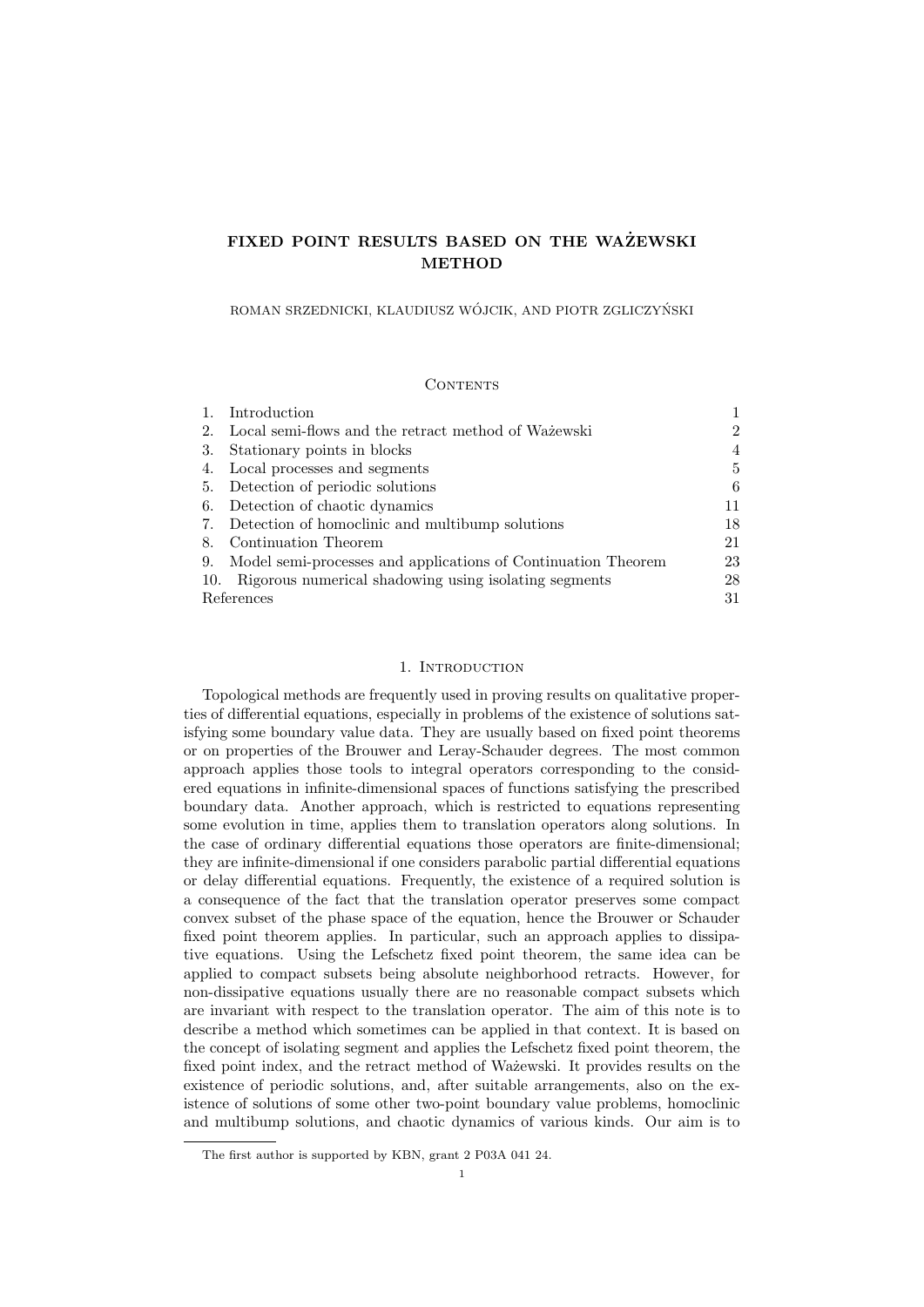present those results and illustrate them using some concrete equations. Finally, we make some comments on a numerical algorithm leading to construction of isolating segments.

We use a standard notation concerning fixed points; in particular,  $Fix(f)$  denotes the set of fixed points of a map  $f: U \to X$ , where  $U \subset X$ . If U is open and Fix $(f)$ is compact then  $ind(f)$  denotes the fixed point index (compare [3]). The singular homology functor with coefficients in the field of rational numbers  $\mathbb Q$  is denoted by H. The *n*-th iterate  $f \circ \cdots \circ \text{ of } f$  is denoted by  $f^n$ .

## 2. LOCAL SEMI-FLOWS AND THE RETRACT METHOD OF WAŻEWSKI

In 1947, Tadeusz Ważewski published the paper [17] in which he presented a new topological method of proving the existence of solutions remaining in a given set for positive values of time. Below we briefly describe some basic notions concerning the method. Actually, our presentation will use a contemporary approach to the method which slightly differs from the original one.

Let X be a topological space and let D be an open subset of  $X \times [0,\infty)$ . A continuous map  $\phi: D \to X$  is called a *local semi-flow* on X if for every  $x \in X$ the set  $\{t \in [0,\infty): (x,t) \in D\}$  is equal to an interval  $[0,\omega_x)$  for some  $\omega_x > 0$  or  $\omega_x = \infty,$ 

$$
(1) \qquad \qquad \phi(x,0) = x,
$$

and if  $(x, t) \in D$ ,  $(\phi(x, t), s) \in D$  then  $(x, t + s) \in D$  and

(2) 
$$
\phi(x, s+t) = \phi(\phi(x,t), s).
$$

We write also  $\phi_t(x)$  instead of  $\phi(x, t)$ , hence  $\phi_0 = id$  and  $\phi_{s+t} = \phi_t \circ \phi_s$ . Obviously,  $\phi$  is called a *semi-flow* if  $D = X \times [0, \infty)$ . In a natural way a more restrictive notion notions of *local flow* and *flow* are defined – one should extend the above definition symmetrically to negative values of t. In this case one assumes that the set  $\{t \in \mathbb{R} : (x, t) \in D\}$  is equal to an open interval  $(\alpha_x, \omega_x)$  with some  $\alpha_x$  and  $\omega_x$ ,

$$
-\infty \le \alpha_x < 0 < \omega_x \le \infty,
$$

and the equations (1) and (2) hold. Ordinary differential equations deliver the most natural examples of local flows: a smooth vector-field  $v: M \to TM$  on a manifold M determines a local flow  $\phi$  such that the orbit  $t \mapsto \phi_t(x_0)$  of  $x_0 \in M$  is the unique solution of the initial value problem

$$
\dot{x} = v(x), \quad x(0) = x_0.
$$

Let  $\phi$  be a local semi-flow on X; in this case X is called the phase space of  $\phi$ . Usually, the t parameter is interpreted as the time.

Let  $x \in X$ . The map  $t \mapsto \phi_t(x)$  is called an *orbit* of x and its image

$$
\phi^+(x) := \{ \phi_t(x) \colon t \in [0, \omega_x) \}
$$

is called the *positive semi-trajectory* of  $x$ . In the case of a local flow, one defines the trajectory as

$$
\phi(x) := \{\phi_t(x) \colon t \in (\alpha_x, \omega_x)\}.
$$

If the orbit of x constant then it is called *stationary* and x is called a *stationary* point; if it is a periodic map then it is called a *periodic orbit* and  $x$  is a *periodic* point. In the case of a local flow generated by a vector-field v a point  $x_0$  is stationary if and only if  $v(x_0) = 0$ .

It is a natural question to ask for the existence of periodic or stationary points of a given local semi-flow. That question is closely connected to problems in the fixed point theory: a periodic point of period  $T > 0$  is a fixed point of the map  $\phi_T$  and a stationary point is a fixed point of  $\phi_t$  with each  $t \geq 0$ . In order to apply results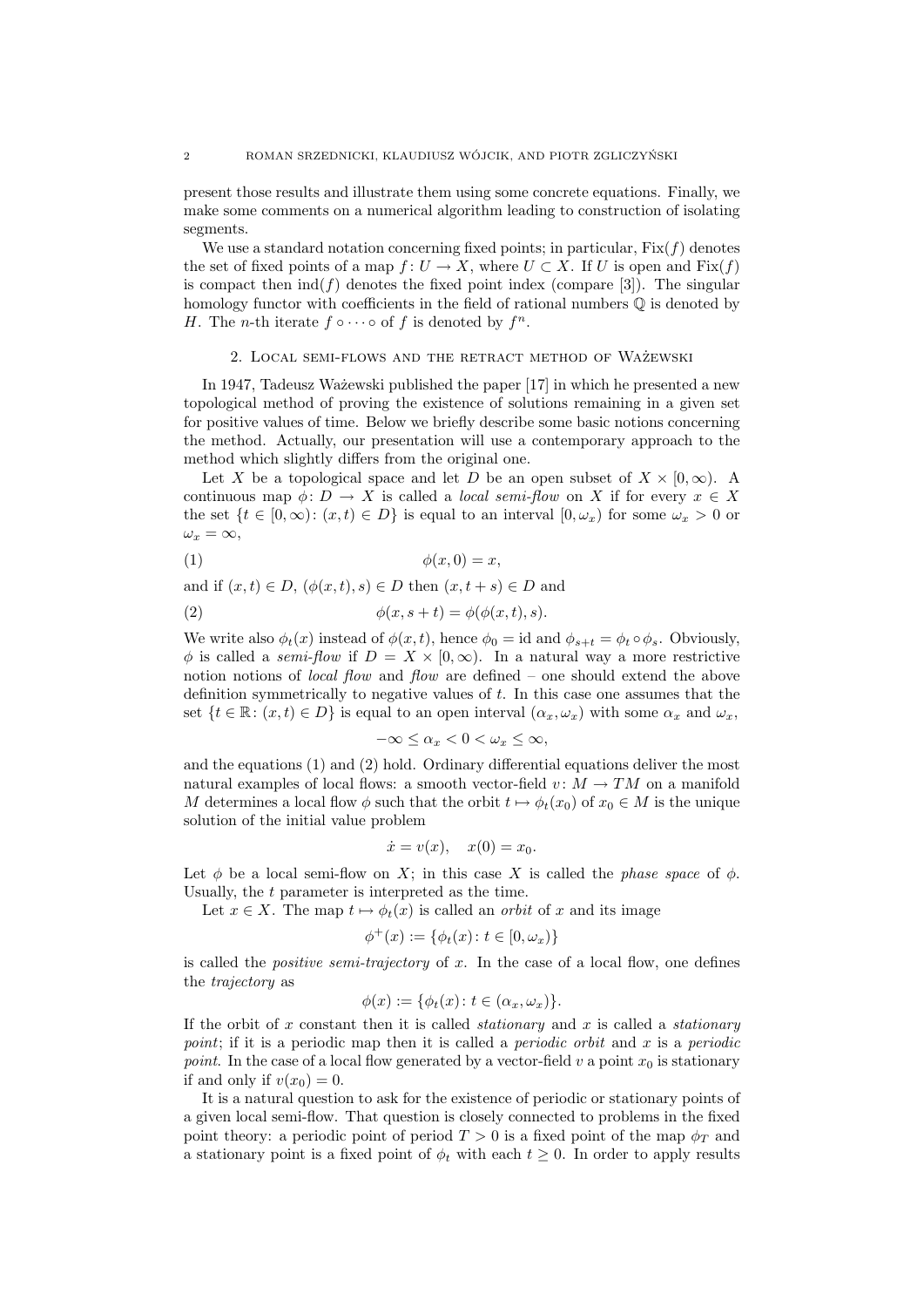of the topological fixed point theory one usually assumes that the whole phase space is compact or the points of interest are located in some its compact subset. We distinguish a class of subsets (not invariant, in general) which are particularly convenient to deal with the problem. To this aim we recall some facts related to the Ważewski retract method.

Let  $W \subset X$ . Define the *exit set* of W as

$$
W^- := \{ x \in W \colon \phi(x, [0, t]) \not\subset W \,\forall t \in (0, \omega_x) \}
$$

We call W a Wa $\check{z}$ ewski set for  $\phi$  if it is closed and its exit set  $W^-$  is closed as well. (That notion was introduced by Charles Conley, compare [1]. Actually, the original Conley's definition is more general.). A compact Wa $\alpha$ <sup>i</sup> set is called here a block; an example of a block for a local flow generated by some planar vector-field is drawn in Figure 1. In the case  $\phi$  is a local flow we say that a block W is *isolating* if the boundary of W is equal to the union of  $W^-$  and the entry set  $W^+$  defined as the exit set of W with respect to the local flow obtained from  $\phi$  by the reversal of time  $t \to -t$ . Obviously, the block in Figure 1 is isolating.



FIGURE 1. A block for a planar vector-field. The exit set consists of three thickened sides of the hexagon.

Let another subset of  $W$  (called the *asymptotic part* of  $W$ ) be defined as

$$
W^* := \{ x \in W : \exists t \in (0, \omega_x) \colon \phi_t \notin W \},
$$

The main property of the notion of Wa $\check{z}$ ewski set is given in the following lemma.

**Lemma 2.1.** If  $W$  is a Wa $\dot{z}$ ewski set then the mapping

$$
\sigma \colon W^* \ni x \to \sup\{t \in [0, \omega_x) \colon \phi(x, [0, t]) \subset W\} \in [0, \infty)
$$

is continuous.

The mapping  $\sigma$  in the lemma is called the *escape-time map*. As a consequence of the continuity of  $\sigma$  one instantly gets the following

Corollary 2.1. If W is a Ważewski set then  $W^-$  is a strong deformation retract of  $W^*$ .

That corollary can be reformulated into a version of the Ważewski retract theorem:

**Theorem 2.1.** If  $W^-$  is not a strong deformation retract of a Ważewski set W then there exists an  $x \in W$  such that  $\phi^+(x) \subset W$ .

Actually, if  $\phi$  is a local flow and W is a block then x can be chosen such that the whole trajectory  $\phi(x)$  is contained in W. As we see below, in some cases one can get a stationary trajectory  $x$ ; the block in Figure 1 represents such a case.

The Wa $\chi$ i retract method consists in applications of Lemma 2.1 and its consequences to problems in differential equations. In particular, simple results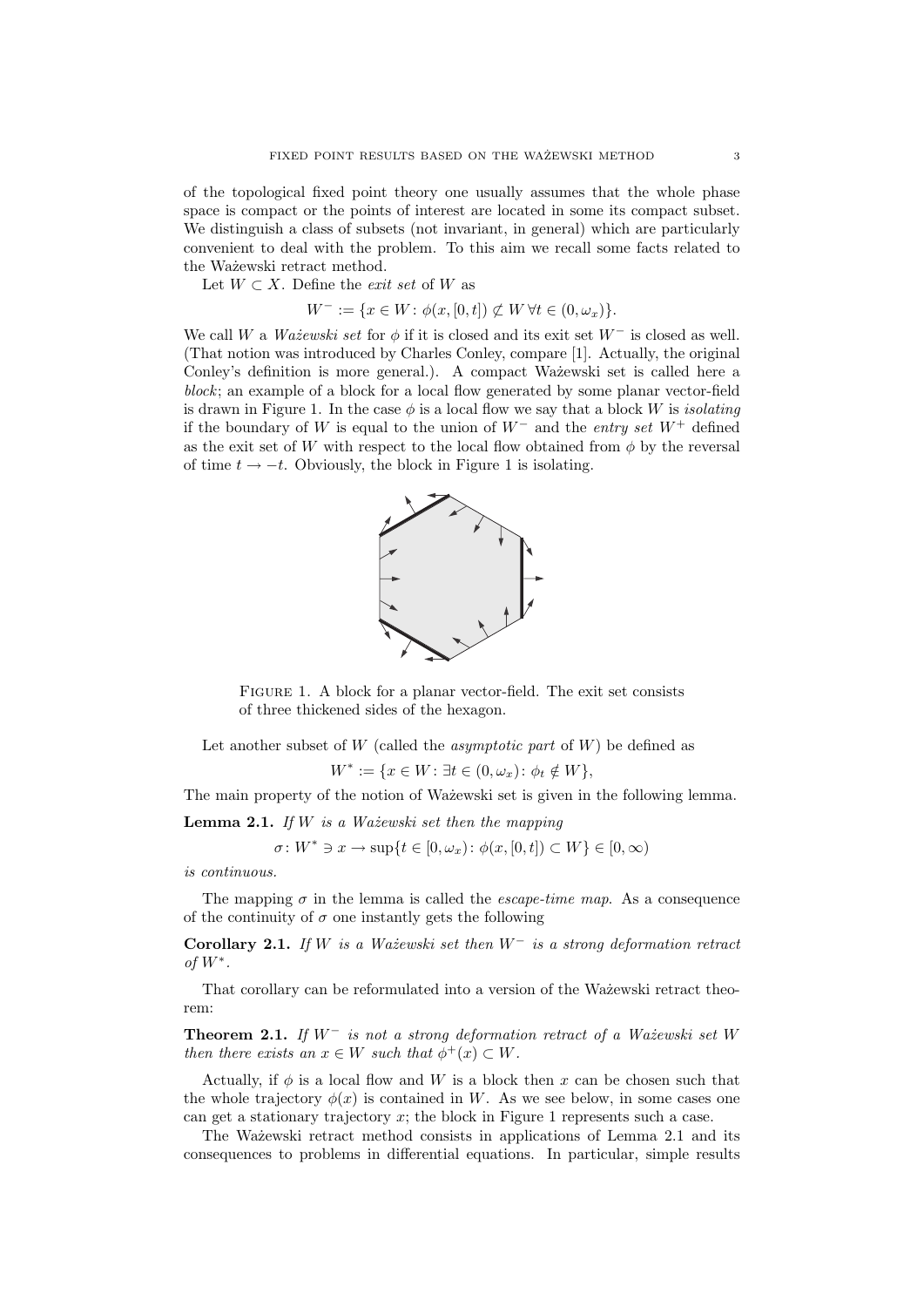on asymptotic behavior of solutions can be derived from Theorem 2.1. Other applications, like results on the existence of solutions of two-point boundary value problems, require more advanced theorems.

### 3. Stationary points in blocks

Results on the existence of periodic or stationary points in Ważewski sets which we present here are based on the Lefschetz fixed point theorem. We consider compact Wa˙zewski sets (i.e. blocks) only.

**Theorem 3.1** (compare [11]). Let W be a block and let  $T > 0$ . Then the set

 $U := \{x \in W : \phi_t(x) \in W \setminus W^- \,\,\forall t \in [0,T]\}$ 

is an open subset of W and the set of fixed points  $Fix(\phi_T|_U)$  of the restriction

 $\phi_T |_{U} : U \to W$ 

is compact. Moreover, if W and  $W^-$  are ANRs then

(3) 
$$
ind(\phi_T|_U) = \chi(W) - \chi(W^-).
$$

In particular, if

$$
\chi(W) - \chi(W^-) \neq 0
$$

then  $\phi_T$  has a fixed point in W.

We do not provide a proof of the above result here since it is a corollary of a more general Theorem 5.1. It follows by Theorem 3.1 that the fixed point index does not distinguish the essential periodic orbits in  $W$  from the stationary ones:

Corollary 3.1. If W is a block, W and  $W^-$  are ANRs, and (4) holds then there exists a stationary point in W.

Let a local flow on an *n*-dimensional manifold  $M$  be generated by a smooth vector-field v. In this case Corollary 3.1 states that v has a zero in W provided (4) holds. Moreover, using Theorem 3.1 one can prove that that if  $M = \mathbb{R}^n$  and v has no zeros on the boundary of W then the Brouwer degree of  $v$  in the interior of W is given by

(5) 
$$
\deg(0, v, \text{int } W) = (-1)^n (\chi(W) - \chi(W^-))
$$

(compare [10]). If the block W is a smooth *n*-dimensional submanifold of M with boundary and  $W^-$  is an  $n-1$  dimensional submanifold of  $\partial W$  with boundary, then the formulas  $(3)$  and  $(5)$  are particular cases of the generalized Poincaré-Bendixson formula (see [5] for the history and references related it). For extension of that formula to the non-smooth case we refer to [4].

**Example 3.1.** Let a planar local flow  $\phi$  has a block W represented in Figure 1. By above results, there exists a stationary point of  $\phi$  inside the block, since

$$
\chi(W) = 1, \quad \chi(W^{-}) = 3.
$$

An example of equation which generates such a local flow is given by

$$
\dot{z} = \bar{z}^2 + f(z)
$$

(written in the complex-number notation) where  $f: \mathbb{C} \to \mathbb{C}$  is a smooth such that  $f(z)/|z|^2 \to 0$  if  $|z| \to \infty$  (compare [11]; see also Example 5.1 below).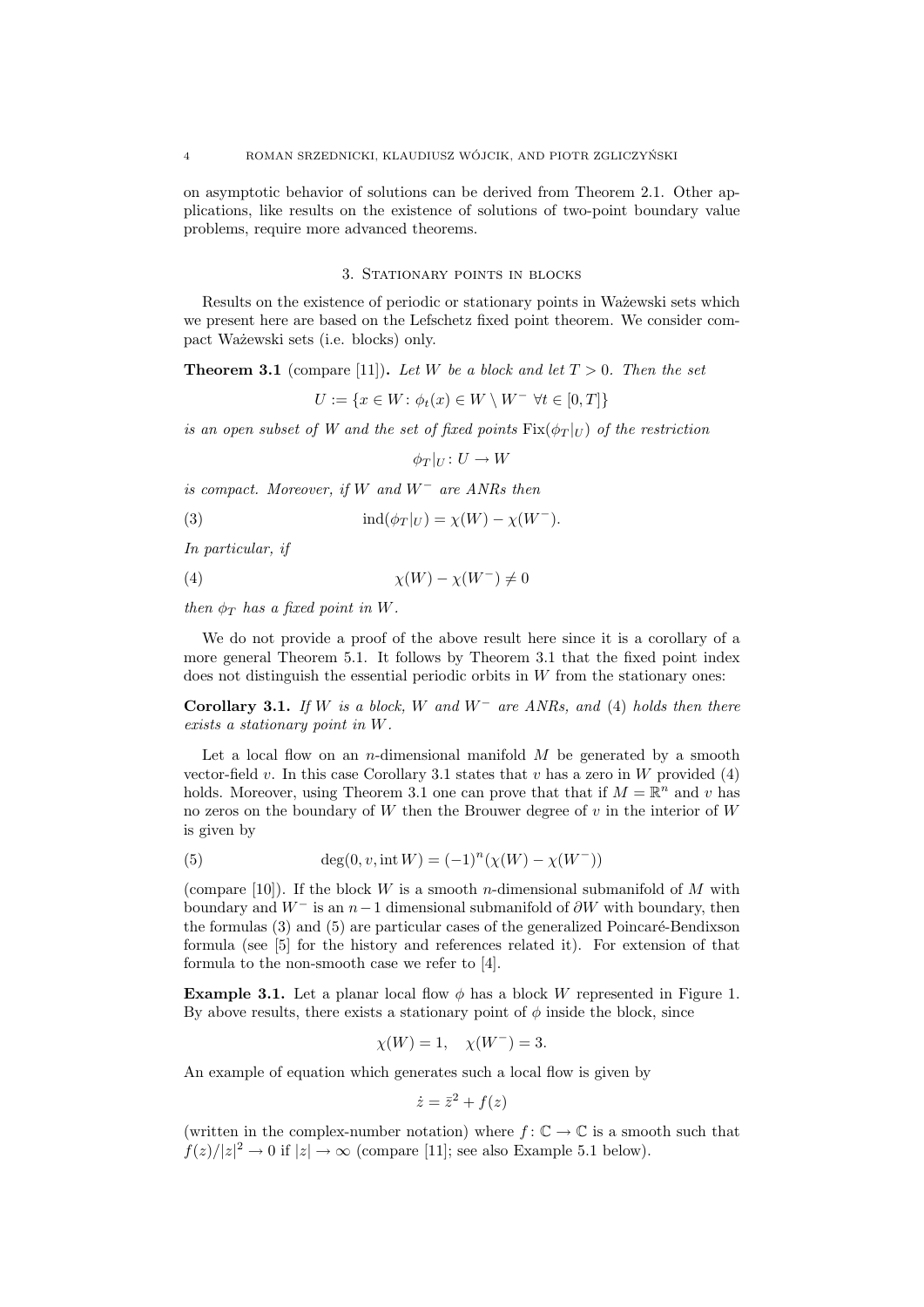#### 4. Local processes and segments

By a *local semi-process* on a topological space  $X$  we mean a continuous map  $\Phi: D \to X$ , where D is an open subset of  $\mathbb{R} \times X \times [0, \infty)$ , such that the map

$$
\phi \colon D \ni ((\sigma, x), t) \to (\sigma + t, \Phi(\sigma, x, t)) \in \mathbb{R} \times X
$$

is a local semi-flow on  $\mathbb{R} \times X$ . (In that case  $\phi$  is called a local semi-flow generated by  $\Phi$ .) In a similar way we define a *local process*  $\Phi$  if the corresponding map  $\phi$  is a local flow. In particular, for a local semi-process (or a local process)  $\Phi$  one has

$$
\Phi(\sigma, x, 0) = x,\Phi(\sigma, x, s + t) = \Phi(\sigma + s, \Phi(\sigma, x, s), t)
$$

whenever it is defined (compare [7]). In the sequel we write  $\Phi_{(\sigma,t)}(x)$  instead of  $\Phi(\sigma, x, t)$ ; in that notation

$$
\Phi_{(\sigma,0)} = \mathrm{id}, \quad \Phi_{(\sigma,s+t)} = \Phi_{(\sigma+s,t)} \circ \Phi_{(\sigma,s)}.
$$

The space  $\mathbb{R} \times X$  is called the *extended phase space* of  $\Phi$ . The notion of local process is motivated by properties of solutions of non-autonomous differential equations: if  $v: \mathbb{R} \times M \to TM$  is a smooth time-dependent vector-field on a manifold M then the system of equations

$$
\dot{x} = v(t, x), \quad \dot{t} = 1
$$

generates a local flow on  $\mathbb{R} \times M$ , hence a local process  $\Phi$  on M such that for  $t_0 \in \mathbb{R}$ and  $x_0 \in M$  the map

$$
\tau \mapsto \Phi_{(t_0, \tau - t_0)}(x_0)
$$

is the solution of the initial value problem

$$
\dot{x} = v(t, x), \quad x(t_0) = x_0.
$$

Let  $T > 0$ . A local semi-process  $\Phi$  is called T-periodic if

$$
\Phi_{(\sigma,t)} = \Phi_{(\sigma+T,t+T)}
$$

for each  $\sigma$  and t. In that case the map  $\Phi_{(0,T)}$ , called the *Poincaré map*, satisfies

$$
\Phi_{(0,nT)} = \Phi_{(0,T)}^n.
$$

Observe that if  $v$  is a smooth time-dependent vector-field which is  $T$ -periodic with respect to t then the local process  $\Phi$  is generated by v is T-periodic. Moreover, in this case fixed points of the Poincaré map correspond to initial points of  $T$ -periodic solutions of the equation  $\dot{x} = v(x, t)$ .

In order to establish results on fixed points which refer to local semi-processes (hence also to non-autonomous equations) we introduce a special class of blocks, called segments in the extended phase space. At first we introduce the following notation: we denote by  $\pi_1$  and  $\pi_2$  the projections of  $\mathbb{R} \times X$  onto  $\mathbb{R}$  and, respectively, X, and if Z is a subset of  $\mathbb{R} \times X$  and  $t \in \mathbb{R}$ ,  $[t_1, t_2] \subset \mathbb{R}$  then we put

$$
Z_t := \{ z \in X : (t, z) \in Z \}, \quad Z_{[t_1, t_2]} = Z \cap ([t_1, t_2] \times X).
$$

Let  $\Phi$  be a local semi-process on X and let  $\phi$  be the corresponding local semi-flow on  $\mathbb{R} \times X$ . Assume that  $a < b$ . A set  $W \subset [a, b] \times X$  is called a *segment* over  $[a, b]$ if it is a block with respect  $\phi$  such that the following conditions hold:

(a) there exists a compact subset  $W^{--}$  of  $W^{-}$  (called the *essential exit set*) such that

 $W^- = W^{--} \cup (\{b\} \times W_b), \quad W^- \cap ([a, b) \times X) \subset W^{--},$ 

(b) there exists a homeomorphism  $h: [a, b] \times W_a \to W$  such that  $\pi_1 \circ h = \pi_1$ and

$$
h([a, b] \times W_a^{--}) = W^{--}.
$$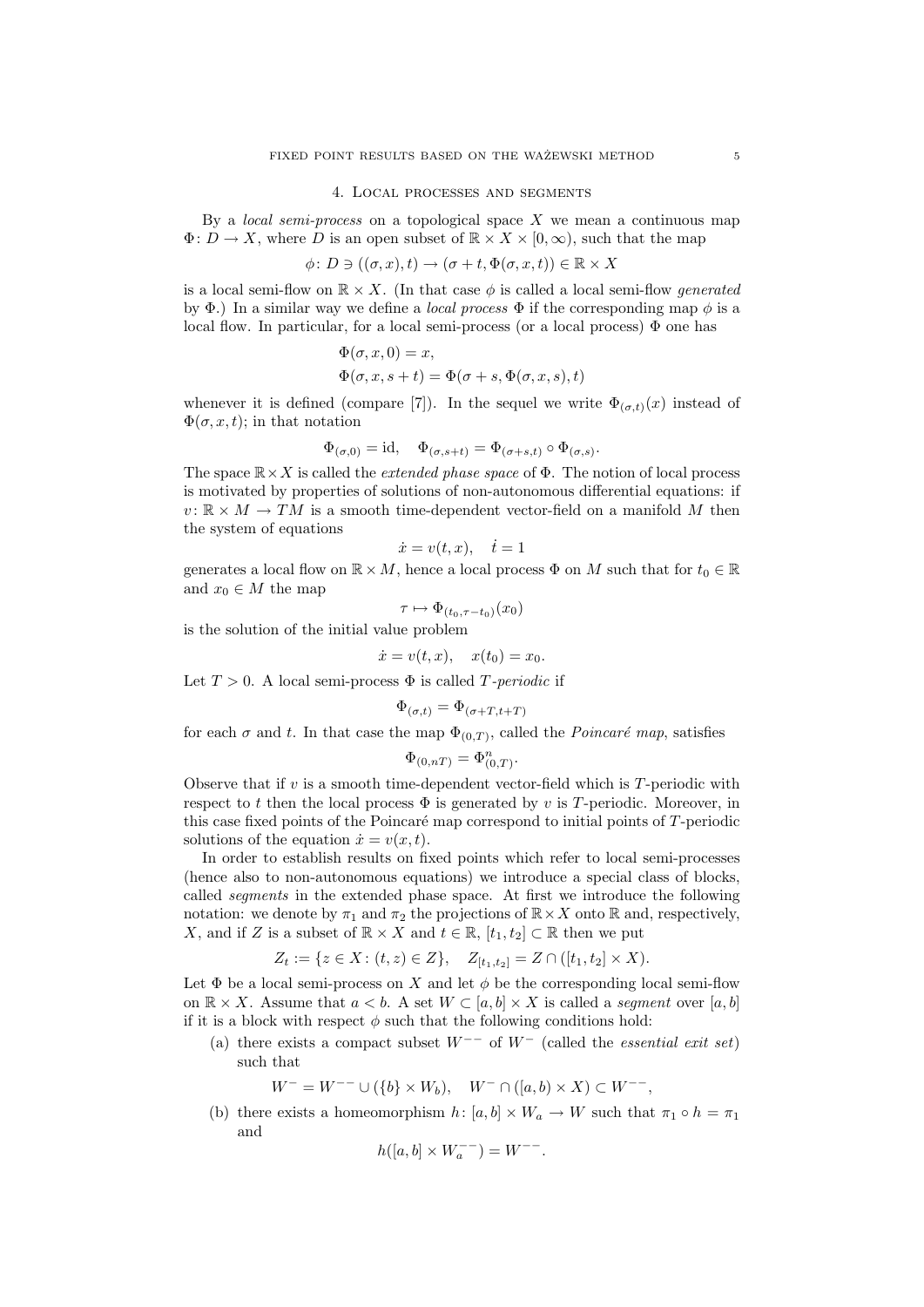If  $\Phi$  is a local process then a segment is called *isolating* if it is an isolating block for  $\phi$ .

The notion of segment is explained in a simple case in Figure 2. Intuitively, W



FIGURE 2. A segment W over  $[0, T]$  and a monodromy homeomorphism h.

consists of the left-hand side  ${a} \times W_a$ , the right-hand side  ${b} \times W_b$ , and the main part located over the open interval  $(a, b)$ . The condition (b) means that  $(W, W^{−})$ is a pair of trivial bundles over  $[a, b]$  with the fibre  $(W_a, W_a^{--})$ . Because of the specific behavior of  $\phi$  (it moves along the time-axis with speed 1), it is clear that that the right-hand side must belong to the exit set.

Let a homeomorphism  $h$  satisfies (b). We define the corresponding monodromy map

$$
m\colon (W_a,W_a^{--})\to (W_b,W_b^{--})
$$

by

$$
m(x) = \pi_2 h(b, \pi_2 h^{-1}(a, x)).
$$

The monodromy map is actually a homoeomorphism. It can be proved that a different choice of the homeomorphism satisfying (b) provides the monodromy map homotopic to  $m$ . It follows, in particular, that the isomorphism in homologies

$$
\mu_W := H(m) \colon H(W_a, W_a^{--}) \to H(W_b, W_b^{--})
$$

is an invariant of the segment  $W$ .

Segments can be glued in a natural way: if W is a segment over  $[a, b]$ , Z is a segment over  $[b, c]$  and

(6) 
$$
(W_b, W_b^{--}) = (Z_b, Z_b^{--})
$$

then their union  $W \cup Z$  is a segment over [a, c] and its monodromy map is a composition of monodromy maps of W and Z.

**Remark 4.1.** Even if the condition (6) is not satisfied, the union of W and Z is a useful object (with respect to problems considered in this note) provided  $W \cup Z$  is a block with respect to the local semi-process generated by  $\Phi$ . In this case W and Z are called *contiguous* and  $W \cup Z$  is called a *chain*. More generally, a chain is a union of a finite number of segments  $U(1), \ldots, U(r)$  such that  $U(i)$  is contiguous to  $U(i + 1)$  for  $i = 1, ..., r - 1$  (see [15].

## 5. Detection of periodic solutions

Let W be a segment over  $[a, b]$ . The segment W is called *periodic* if

$$
(W_a, W_a^{--}) = (W_b, W_b^{--}).
$$

In that case, if  $H(W_a, W_a^{--})$  is of finite type then the Lefschetz number  $\Lambda(\mu_W)$ is correctly defined. It is called the Lefschetz number of the periodic segment W.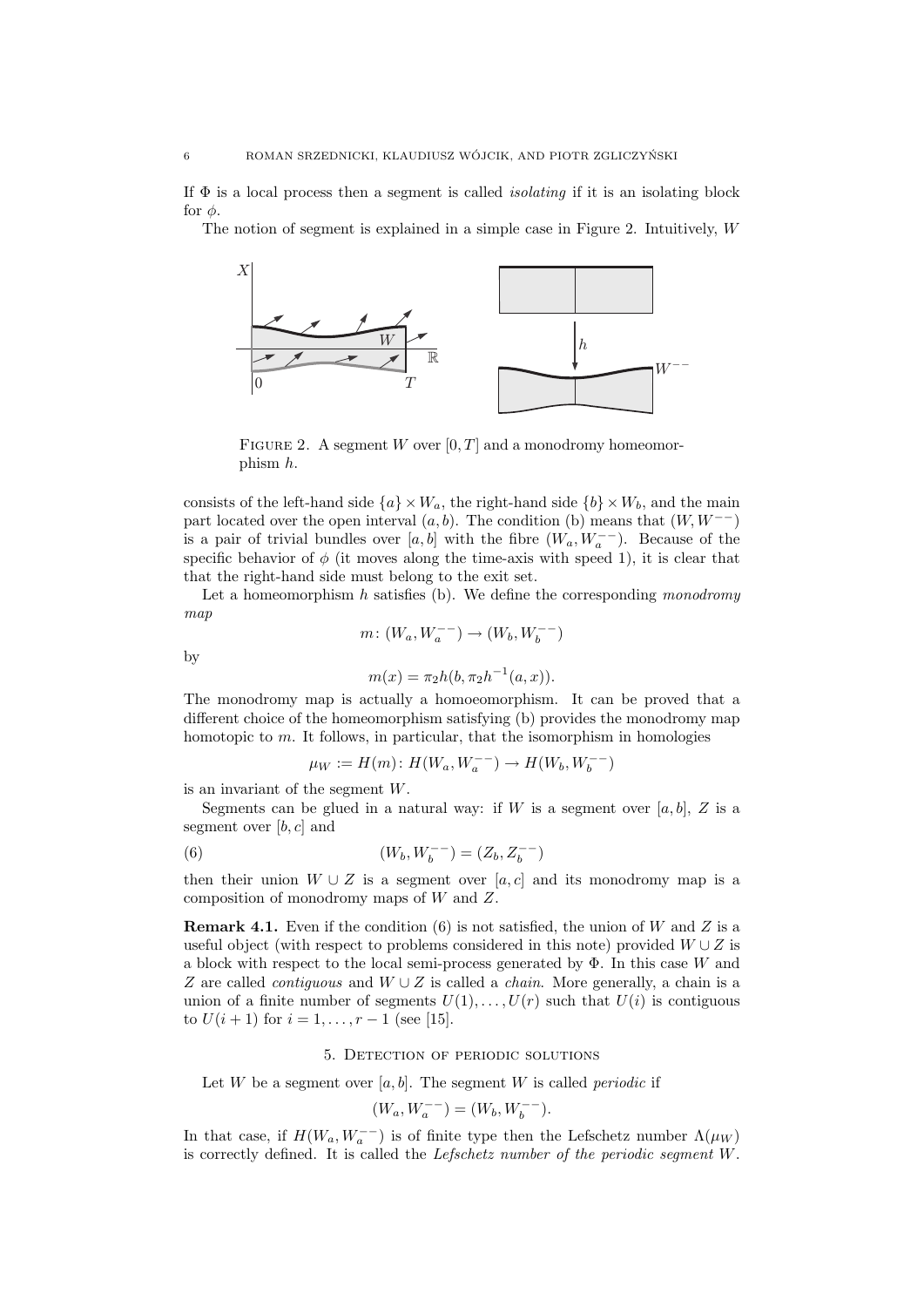Our results on the existence of periodic solutions of non-autonomous differential equations are based on the following theorem:

**Theorem 5.1** (compare [11]). Let W be a periodic segment over  $[a, b]$ . Then the set

U =:  $U_W := \{ x \in W_a : \Phi_{(a,t-a)}(x) \in W_t \setminus W_t^{--} \ \forall t \in [a,b] \}$ 

is open in  $W_a$  and the set of fixed points of the restriction

$$
\Phi_{(a,b-a)}|_U:U\to W_a
$$

is compact. Moreover, if W and  $W^{--}$  are ANRs then

$$
ind(\Phi_{(a,b-a)}|_U) = \Lambda(\mu_W).
$$

In particular, if

(7)  $\Lambda(\mu_W) \neq 0$ 

then  $\Phi_{(a,b-a)}$  has a fixed point in  $W_a$ .

If  $\Phi$  is the local process generated by a time-dependent vector-field v then  $x_0$  is a fixed point of  $\Phi_{(a,b-a)}$  if and only if  $\tau \mapsto \Phi_{(a,\tau-a)}(x_0)$  is a solution of the periodic problem

$$
(8) \qquad \qquad \dot{x} = v(t, x), \quad x(a) = x(b),
$$

hence Theorem 5.1 immediately implies:

Corollary 5.1. Let W be a periodic segment and let W and  $W^- -$  be ANRs. If (7) holds then the periodic problem (8) has a solution which passes through  $W_a$  at time a. In particular, if W is a segment over  $[0, T]$ , (7) holds, and the vector-field v is T-periodic in t then the equation  $\dot{x} = v(t, x)$  has a T-periodic solution passing through  $W_0$  at time 0.

Remark 5.1. Using the notion of chain (see Remark 4.1), a direct generalization of Theorem 5.1 is presented in [15].

*Proof of Theorem 5.1.* By the definition of segment, W is an ANR if and only if  $W_a$ is an ANR and the same holds for  $W^{--}$  and  $W_a^{--}$ . We define maps  $m_s: W_s \to W_a$  $(s \in [a, b]), \text{ by}$ 

$$
m_s(x) = \pi_2 h(b, \pi_2 h^{-1}(s, x)).
$$

In particular  $m_a = m$  and  $m_b = id$ . Let  $\sigma$  be the escape-time map for W (see Lemma 2.1; here obviously  $W = W^*$ ). Consider a homotopy  $H: W_a \times [0,1] \to W_a$ ,  $H_t := H(\cdot, t)$ , given by

$$
H_t(x) := \begin{cases} m_{a+\sigma(a,x)}(\Phi_{(a,\sigma(a,x))}(x)), & \text{if } \sigma(a,x) \le (1-t)(b-a), \\ m_{a+(1-t)(b-a)}(\Phi_{(a,(1-t)(b-a))}(x)), & \text{if } \sigma(a,x) \ge (1-t)(b-a). \end{cases}
$$

In particular,  $H_1 = m$ . Moreover, it is easy to check that

$$
H_t(x) = m(x)
$$
, if  $t \in [0, 1]$  and  $x \in W_a^{--}$ ,

hence

 $H_t(W_a^{--}) = W_a^{--}, \text{ if } t \in [0,1].$ 

By the homotopy property of the Lefschetz number we get

(9) 
$$
\Lambda(m) = \Lambda(H_1) = \Lambda(H_0).
$$

Since

- (10)  $H_0(x) = m_{a+\sigma(a,x)}(\Phi_{(a,\sigma(a,x))}(x)),$
- for every  $x \in W_a$ , one has  $H_0(x) = \Phi_{(a,b-a)}(x)$  if  $\sigma(a,x) = b-a$ , hence
- (11)  $H_0|_U = \Phi_{(a,b-a)}|_U.$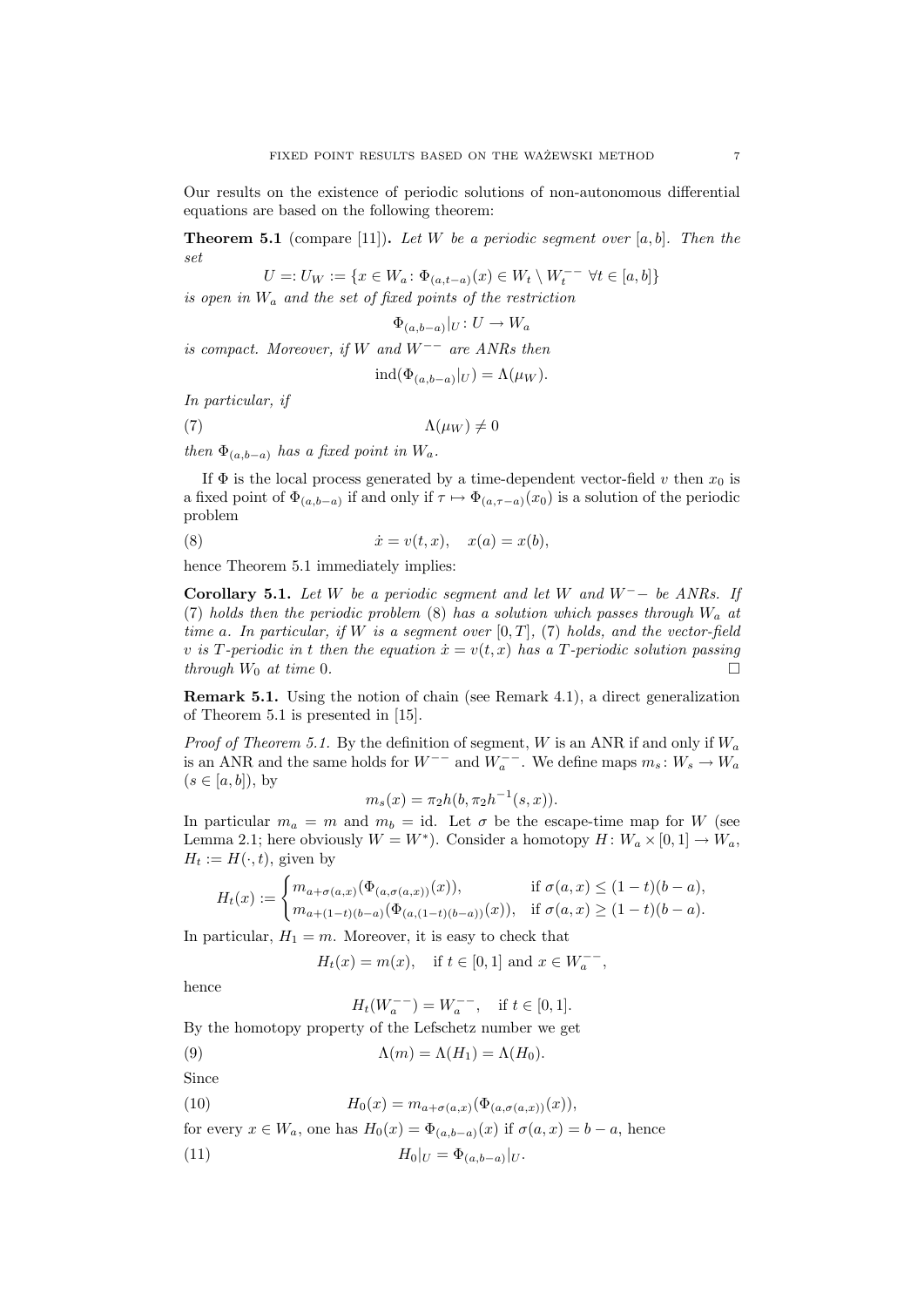Let us observe that

(12) 
$$
U = \{x \in W_a : \sigma(a, x) = b - a, \Phi_{(a, b-a)}(x) \in W_a \setminus W_a^{-1}\},
$$
  
so by (10),

 $U = (H_0)^{-1}(W_a \setminus W_a^{--})$ 

and consequently U is open in  $W_a$ . If  $x \in W_a \backslash W_a^{--}$  and  $H_0(x) = x$  then necessarily  $\sigma(a,x) = b - a$  (since in the other case  $H_0(x) \in W_a^{-1}$ ), hence  $x \in U$  by (12), and thus

$$
Fix(\Phi_{(a,b-a)}|_{U}) = Fix(H_0) \cap \{x \in W_a : \sigma(a,x) = b - a\}.
$$

In particular  $Fix(\Phi_{(a,b-a)}|_U)$  is compact. Put

$$
V := \{ x \in W_a \colon \sigma(a, x) < b - a \}.
$$

It follows that V is open in  $W_a$ ,  $W_a^{--} \subset V$ , and  $H_0(V) = W_a^{--}$ . One can easy check that

$$
Fix(H_0) = Fix(H_0|_U) \cup Fix(H_0|_V) = Fix(\Phi_{(a,b-a)}|_U) \cup Fix(m|_{W_a^{-}}).
$$

Since both the sets  $Fix(\Phi_{(a,b-a)}|_U)$  and  $Fix(m|_{W_a^{-}})$  are compact and disjoint, by the Lefschetz fixed point theorem and the additivity of the fixed point index we get

(13) 
$$
\Lambda(H_0) = \text{ind}(H_0|_U) + \text{ind}(H_0|_V),
$$

By the commutativity of the fixed point index and the Lefschetz fixed point theorem we obtain

$$
ind(H_0|_V) = ind(H_0|_{W_a^{--}}) = \Lambda(H_0|_{W_a^{--}}) = \Lambda(m|_{W_a^{--}}).
$$

Combining  $(9)$ ,  $(11)$ , and  $(13)$  we get

$$
ind(\Phi_{(a,b-a)}|_{U}) = \Lambda(m) - \Lambda(m|_{W_a^{-}}) = \Lambda(\mu_W),
$$

so the proof is complete.  $\Box$ 

As it was already pointed out, Theorem 3.1 is a particular case of Theorem 5.1. Indeed, a local flow  $\phi$  on X generates a local process  $\Phi$  given by

$$
\Phi_{(a,t)} := \phi_t
$$

for each  $a \in \mathbb{R}$ . If B is a block for  $\phi$  then  $[a, b] \times B$  is a segment for  $\Phi$  and its proper exit set is equal to  $[a, b] \times B^-$ ; since the identity is a monodromy, one has

$$
\Lambda(\mu_W) = \chi(B) - \chi(B^-).
$$

In the following examples (taken from [11]) we provide some natural applications of the obtained results.

Example 5.1. Consider a planar non-autonomous equation

$$
(14) \qquad \qquad \dot{z} = \bar{z}^n + f(t, z),
$$

where *n* is an integer,  $n \geq 1$ ,  $z \in \mathbb{C}$  and  $f: \mathbb{R} \times \mathbb{C} \to \mathbb{C}$  is a smooth function T-periodic with respect to t for some  $T > 0$ . Assume that

(15) 
$$
\frac{f(t,z)}{|z|^n} \to 0, \text{ as } |z| \to \infty \text{ uniformly in } t.
$$

Then the equation (14) has a T-periodic solution.

Indeed, by (15) the term  $\bar{z}^n$  becomes dominating as  $|z| \to \infty$ , hence the behavior of solutions of (14) near infinity resembles the phase portrait of the autonomous equation

(16) ˙z = ¯z n .

For the local flow generated by the latter equation there exists a family of isolating blocks  ${B_r}_{r>0}$ , where  $B_r$  is an equilateral  $2(n + 1)$ -gon centered at zero with the diameter equal to 2r and the exit set  $B_r^-$  consists of  $n+1$  disjoint sides of  $B_r$ , one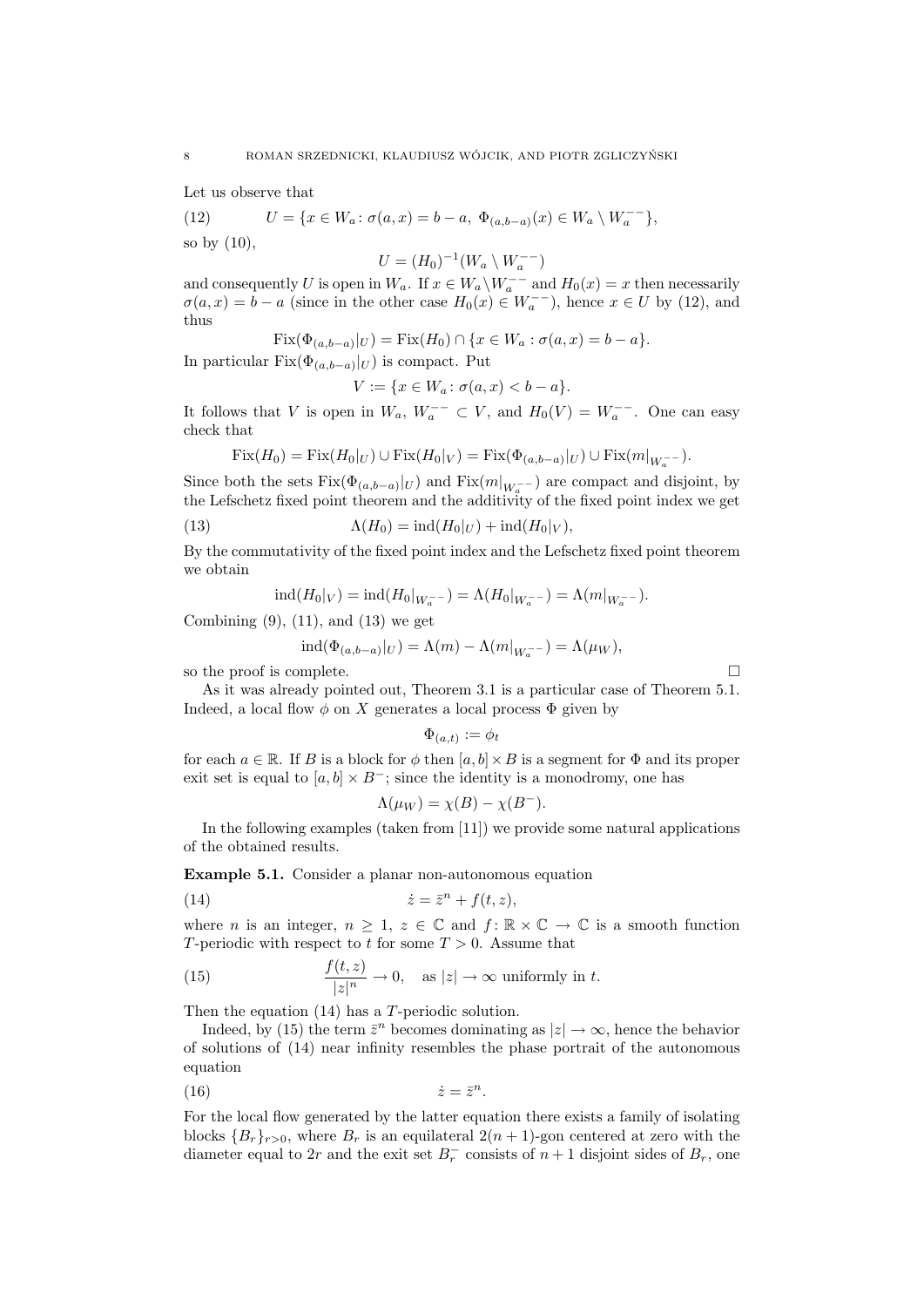of which intersects perpendicularly the positive real semi-axis (compare Figure 1 in the case  $n = 2$ ). It follows that for r sufficiently large the prism  $[0, T] \times B_r$  is an isolating segment for (14). It is depicted in Figure 3 for  $n = 2$ . Its essential exit



FIGURE 3. An isolating segment over  $[0, T]$  for the equation (14) with  $n = 2$ .

set  $[0, T] \times B_r^-$  consists of  $n + 1$  faces of the prism (in the picture they are marked in gray). Since the identity is a monodromy map for the segment, one concludes that its Lefschetz number is equal  $-n$ , hence there exists a T-periodic solution of the equation (14) by Corollary 5.1.

Example 5.2. Let us modify the previous example by multiplying the leading term of the right-hand side of the equation by  $e^{it}$ :

(17) 
$$
\dot{z} = e^{it} \bar{z}^n + f(t, z).
$$

Here we assume that  $n \geq 2$  and  $f: \mathbb{R} \times \mathbb{C} \to \mathbb{C}$  is smooth and  $2\pi$ -periodic in t. As before we assume that  $(15)$  holds. It follows by results in [11] that for r sufficiently large the set

$$
W := \{(t, z) \in [0, 2\pi] \times \mathbb{C} : e^{-it/(n+1)}z \in B_r\}
$$

is an isolating segment over  $[0, 2\pi]$  for (17) with the essential exit set

$$
W^{--} = \{ (t, z) \in [0, 2\pi] \times \mathbb{C} \colon e^{-it/(n+1)}z \in B_r^- \},\
$$

where  $B_r$  and  $B_r^-$  are defined in Example 5.1. It means that W is a twisted prism with a  $2(n+1)$ -gon base centered at the origin and its time sections  $W_t$  are obtained by rotating the base with the angular velocity  $\frac{1}{n+1}$  over the time interval  $[0, 2\pi]$ . The set  $W^{--}$  consists of  $n + 1$  disjoint ribbons winding around the prism, as is shown in Figure 4 in the case  $n = 2$ . One can choose the rotation by the angle  $2\pi/3$ 



FIGURE 4. An isolating segment over  $[0, 2\pi]$  for the equation (17) with  $n = 2$ .

as a monodromy map of the segment, hence the Lefschetz number of the segment W is equal to 1. It follows by Corollary 5.1 that  $(17)$  has a  $2\pi$ -periodic solution.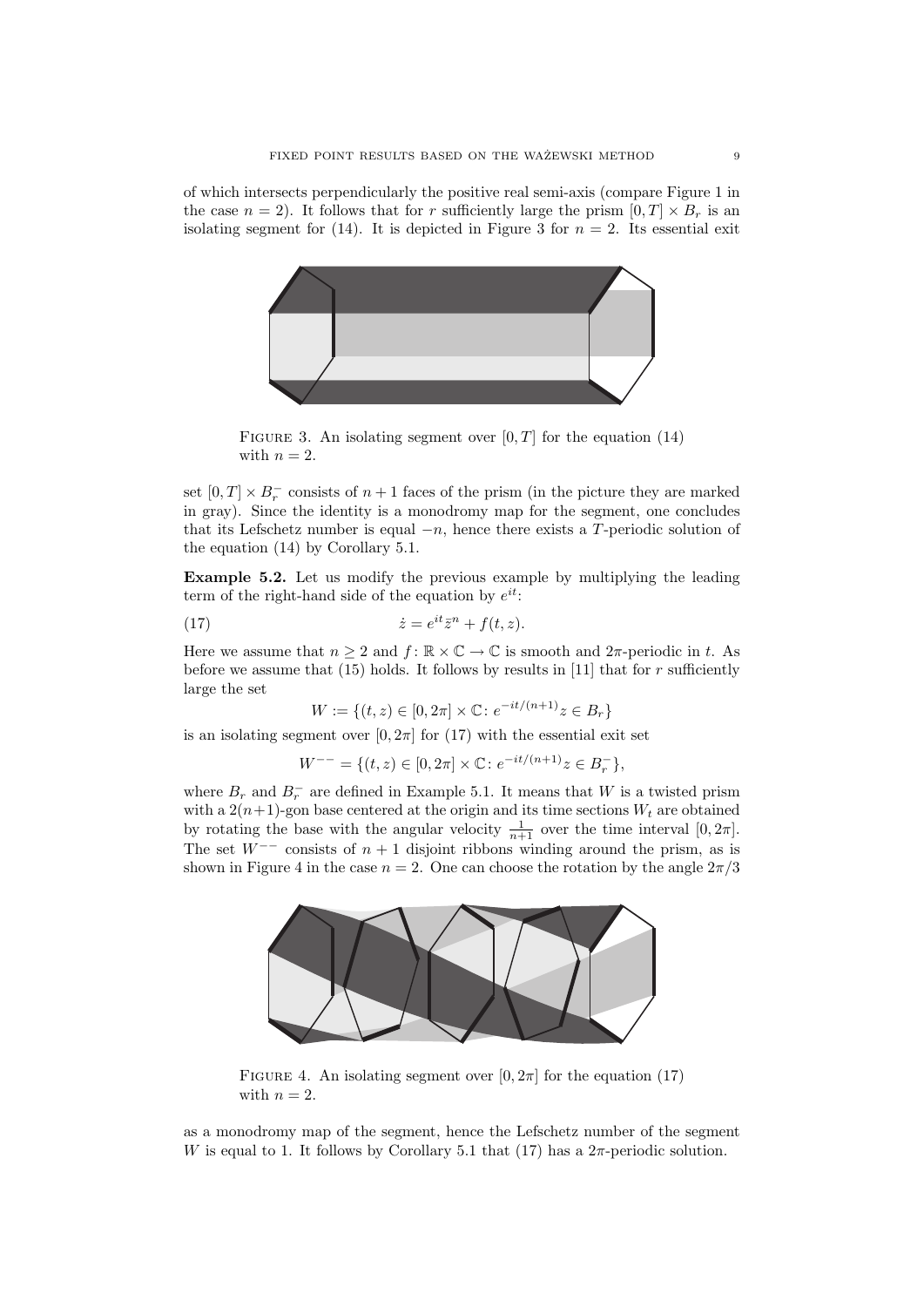**Example 5.3.** Now we consider a special case of (17) (recall that  $n \geq 2$ ):

$$
(18) \qquad \qquad \dot{z} = e^{it}\bar{z}^n + \bar{z}.
$$

The zero solution is  $2\pi$ -periodic, hence one should look for a nontrivial one. By the previous example, there is a large segment  $W$  for the equation such that

$$
\Lambda(\mu_W) = 1.
$$

Since the term  $\bar{z}$  on the right-hand side of (18) dominates as  $|z| \to 0$ , it can be proved that there is another segment Z for that equation: it is a prism having a sufficiently small square centered at the origin as a base (see Figure 5). Moreover,



FIGURE 5. The isolating segment  $Z$  for the equation (18).

 $Z \subset W$  and

$$
\Lambda(\mu_Z) = -1
$$

If there is no  $2\pi$ -periodic solution of (18) then 0 is the only fixed point of the Poincaré map  $\Phi_{(0,2\pi)}$  for the equation, hence by Theorem 5.1,

$$
\Lambda(\mu_W)=\operatorname{ind}(\Phi_{(0,2\pi)}|_{\operatorname{int}W_0})=\operatorname{ind}(\Phi_{(0,2\pi)}|_{\operatorname{int}Z_0})=\Lambda(\mu_Z)
$$

which is a contradiction. Thus (18) has a nonzero  $2\pi$ -periodic solution.

Example 5.4. Finally, we consider another special case of (17):

$$
\bar{z} = e^{it}\bar{z}^n + z.
$$

As before, we have a large segment W over  $[0, 2\pi]$  which is a twisted prism having an equilateral  $(2n + 1)$ -polygon as a base. There exist also a smaller segment  $Y \subset W$ being a cylinder over a disc centered at 0 such that  $Y^{--}$  is equal to the whole boundary, hence its Lefschetz number is also equal to 1 and the argument used in Example 5.3 fails here. However, if we glue three copies of  $W$  along the interval  $[0, 6\pi]$  we obtain a new segment W such that its monodromy map comes from the full  $2\pi$ -rotation, hence it is equal to the identity and thus

$$
\Lambda(\mu_{\widetilde{W}})=-n.
$$

A similar gluing of three copies of Y provides the segment  $\widetilde{Y}$  for which again

$$
\Lambda(\mu_{\widetilde{Y}})=1.
$$

Thus, by the argument in the previous example we conclude that there exists a nonzero  $6\pi$ -periodic solution of the equation (19).

Results on the existence of periodic solutions of planar non-autonomous equations extending those presented in the above examples can be found in [12].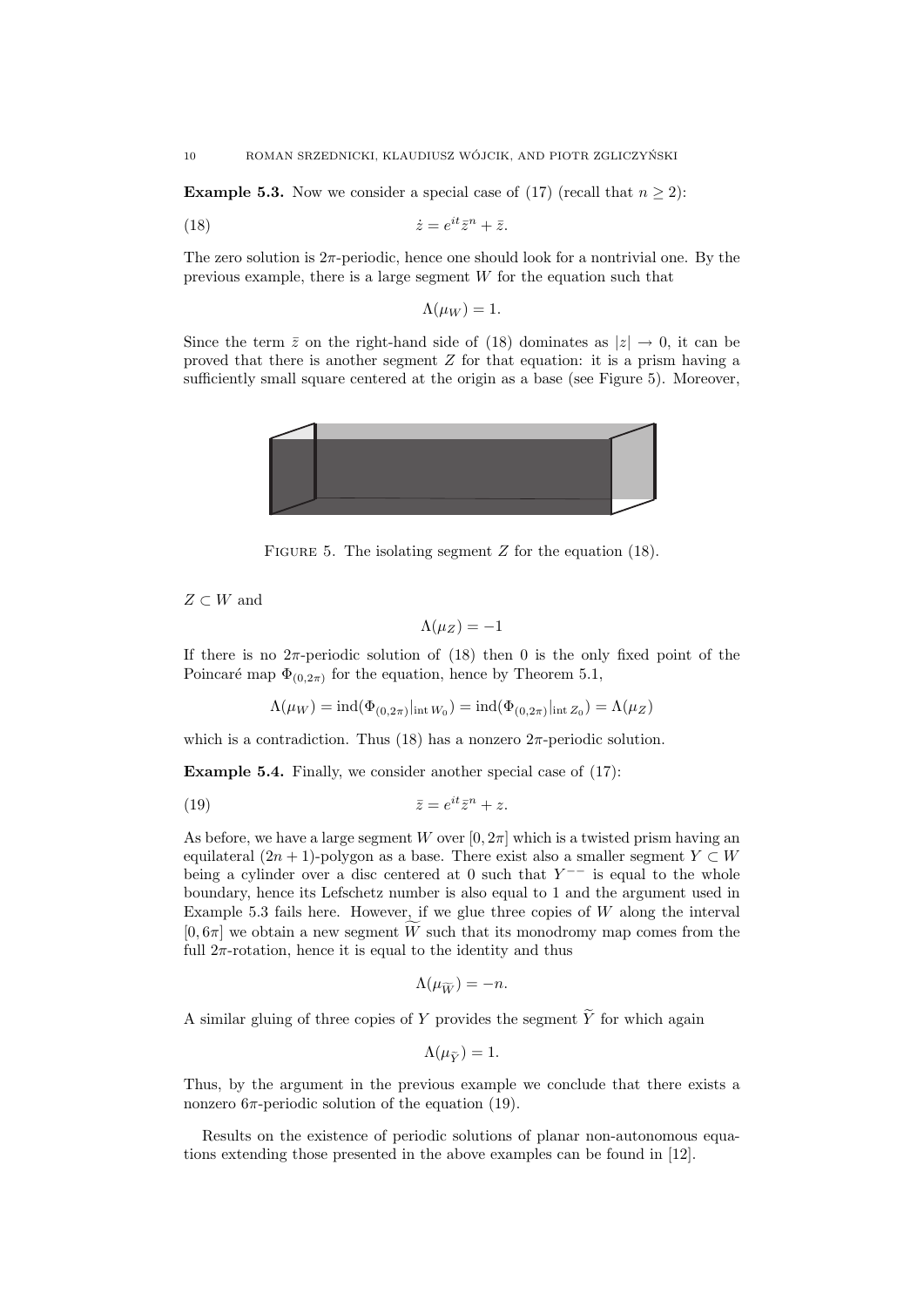#### 6. Detection of chaotic dynamics

In order to formulate results on chaotic dynamics we use the notion of *shift on r* symbols, where r is some positive integer. It is a pair  $(\Sigma_r, \sigma)$ , where  $\Sigma_r$ , called the shift space, is defined as

$$
\Sigma_r := \{0, \ldots, r-1\}^{\mathbb{Z}},
$$

i.e. the set of bi-infinite sequences of r symbols, and the *shift map*  $\sigma$  is given by

$$
\sigma \colon \Sigma_r \ni (\ldots s_{-1}.s_0s_1\ldots) \to (\ldots s_0.s_1s_2\ldots) \in \Sigma_r.
$$

In the above notation the dot . marks the 0th term of a sequence, hence  $\sigma$  moves the sequence by one position to the left. The shift on  $r$  symbols is a model example of complicated dynamics; in particular it satisfies all three conditions from the classic definition of chaos: sensitive dependence on initial conditions, topological transitivity, and the density of periodic orbits (compare [2]). The term chaotic dynamics for a non-autonomous T-periodic equation (and, more generally, for a  $T$ periodic local process  $\Phi$ ) is used by us if the following two conditions are satisfied. The first condition is the existence of a semi-conjugacy between the Poincaré map  $\Phi_{(0,T)}$  restricted to some compact subset I of the phase space of the equation and the shift map, i.e. there exists a continuous surjective map  $g: I \to \Sigma_r$  such that

$$
\sigma \circ g = g \circ \Phi_{(0,T)}
$$

holds (that condition is often called *symbolic dynamics*). The second condition asserts that for infinitely many of periodic sequences  $c \in \Sigma_r$  the counter-image  $g^{-1}(c)$  contains an initial point of a periodic solution of the equation.

Below we present results on the existence of chaotic dynamics based on a proper configuration of segments. We consider a local process  $\Phi$  on a topological space X and we assume that it is T-periodic for some  $T > 0$ . Our first result is a simple consequence of Theorem 5.1.

**Theorem 6.1** (compare [13]). Let  $W(0), \ldots, W(r)$  be periodic segments over [0, T]. Assume that  $W(0)$ <sup>0</sup> and  $W(0)$ <sup>-</sup> are ANRs and

(A1)  $(W(0)_0, W(0)_0^{--}) = \cdots = (W(r)_0, W(r)_0^{--}),$ 

(A2) there exists  $s \in (0, T)$  such that  $W(i)_s \cap W(j)_s = \emptyset$  for every  $i, j = 0, \ldots, r$ , (A3) there exists  $n \in \mathbb{N}$  such that

$$
H_n(W(0)_0, W(0)_0^{--}) = \mathbb{Q}, \quad H_k(W(0)_0, W(0)_0^{--}) = 0 \,\forall k \neq n.
$$

Then there are a compact set  $I \subset X$ , invariant for the Poincaré map  $\Phi_{(0,T)}$ , and a continuous surjective map  $g: I \to \Sigma_{r+1}$  such that (20) holds and for every k-periodic sequence  $c \in \Sigma_{r+1}$  there exists  $x \in g^{-1}(c)$  such that

$$
\Phi^k_{(0,T)}(x) = x.
$$

An example of segments satisfying the assumptions of the above theorem for  $r = 1$  and  $n = 1$  is shown in Figure 6. Before we give a proof the above theorem we define an operation of gluing of periodic segments. If  $W$  and  $Z$  are periodic segments over  $[0, T]$  having the same cross-sections at 0, i.e.

$$
(W_0, W_0^{--}) = (Z_0, Z_0^{--})
$$

holds, put

$$
WZ:=\{(t,x)\in [0,2T]\times X\colon x\in W_t \text{ if } t\in [0,T], \ x\in Z_{t-T} \text{ if } t\in [T,2T]\}
$$

(see Figure 7). It is a periodic segment over  $[0, 2T]$ . If  $Z(1), \ldots, Z(r)$  are periodic segments over  $[0, T]$  having the same cross-sections at 0 then we define recurrently another periodic segment

$$
Z(1) \dots Z(r) := (Z(1) \dots Z(r-1))Z(r).
$$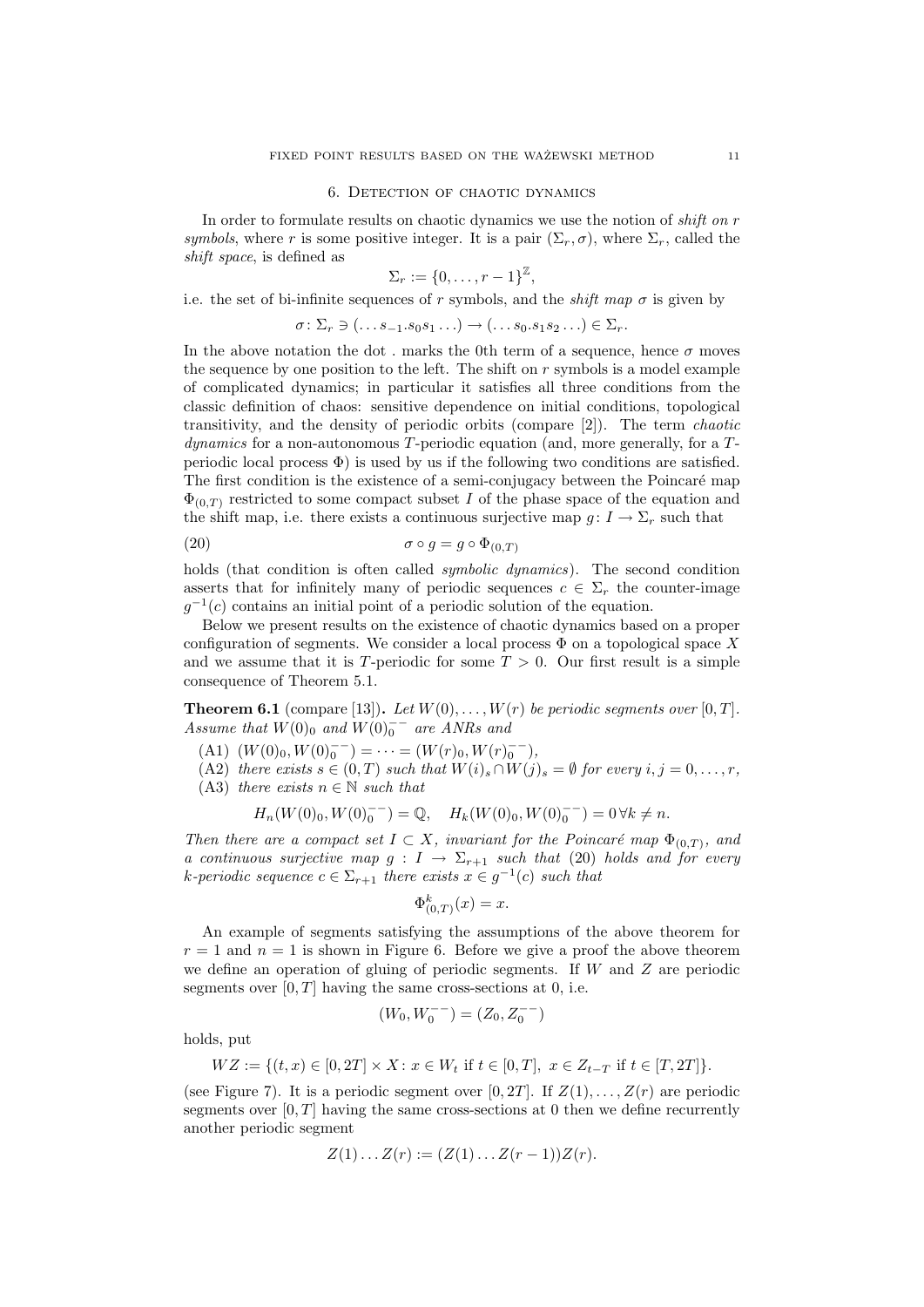

FIGURE 6. Two periodic segments satisfying (A1), (A2), and (A3).



FIGURE 7. Periodic segments W and Z satisfying  $(A2)$ , and the segment  $WZ$ .

If  $Z(i) = W$  for each  $i = 1, \ldots, r$  then w put

$$
W^r := Z(1) \dots Z(r).
$$

*Proof of Theorem 6.1.* The required set  $I$  is defined as

$$
I := \{ x \in W(0)_0 : \forall k \in \mathbb{Z} \, \exists i = 0, \dots, r : \Phi_{(0,kT+t)} \in W(i)_t \, \forall t \in [0,T] \}.
$$

By  $(A2)$ , the map g given by

$$
g(x) = c
$$
 if and only if  $\Phi_{(0,kT+s)} \in W(c_k)_s \,\forall k \in \mathbb{Z}$ 

is continuous and provides the required semi-conjugacy (20) because the considered local process is T-periodic. Since the set of periodic sequences in  $\Sigma_{r+1}$  is dense, in order to prove the surjectivity of  $g$  (and also the remaining claim of the theorem) it suffices to prove that for each periodic sequence  $c \in \Sigma_{r+1}$  there exists a corresponding periodic point of the Poincaré map. Let c be such a k-periodic sequence; it is uniquely determined by a sequence  $(c_0, \ldots, c_{k-1})$  in the set  $\{0, \ldots, r\}^{\{0, \ldots, k-1\}}$ . Define a periodic segment

$$
W := W(c_0) \dots W(c_{k-1})
$$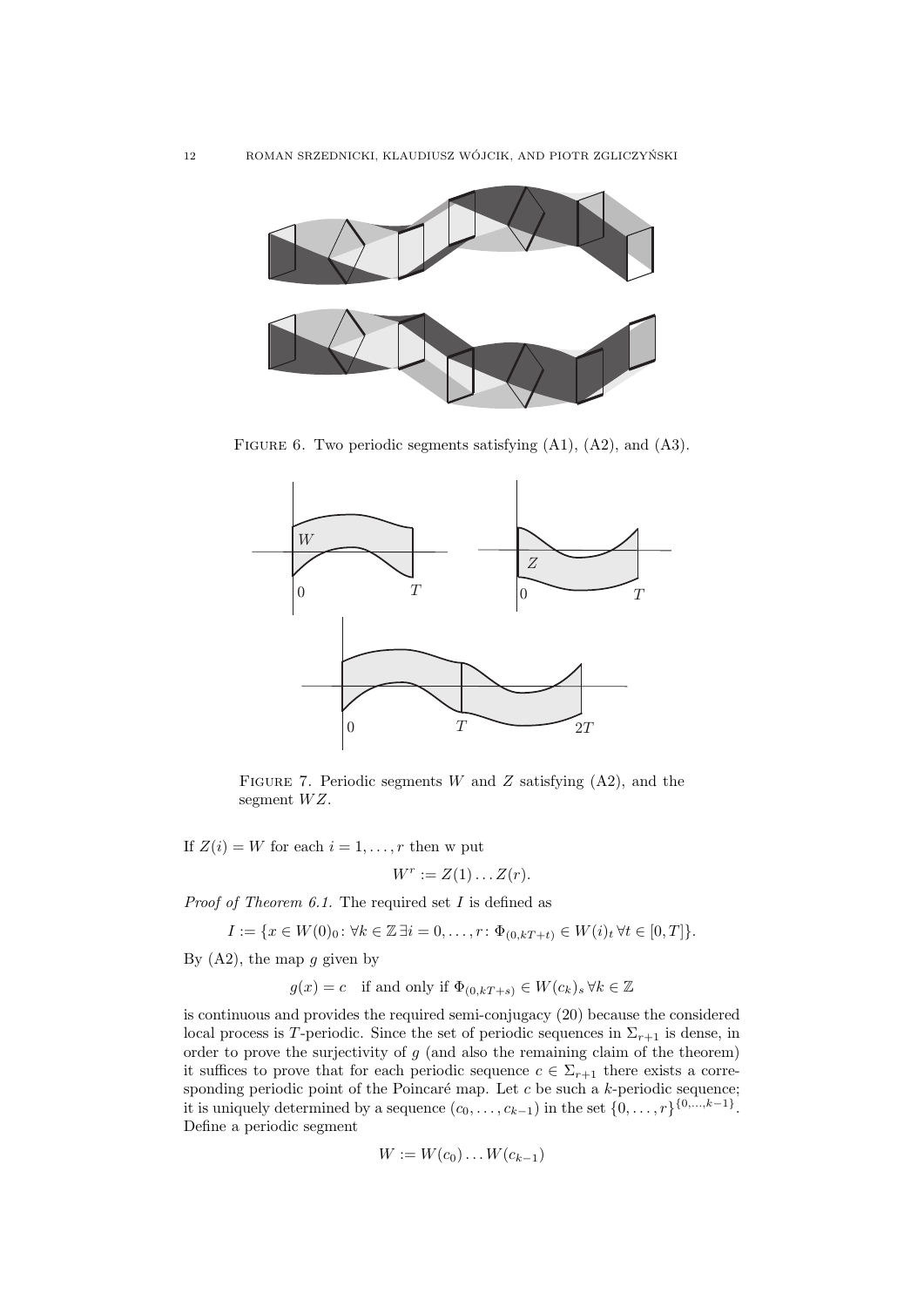over [0, kT]. Since the homologies of  $(W_0, W_0^-)$  are one-dimensional by (A3), and  $\mu_W$  is an automorphism (since each monodromy map is a homeomorphism),  $\Lambda(\mu_W) \neq 0$ . Thus, by Theorem 5.1, there exists an  $x \in W_0$  such that

$$
\Phi_{(0,T)}^k(x) = \Phi_{(0,kT)}(x) = x.
$$

It follows by the T-periodicity of  $\Phi$  that  $x \in I$  and  $q(x) = c$ , hence the result follows.

Example 6.1. One can verify the existence of two isolating segments satisfying the assumptions of Theorem 6.1 for the planar equation

$$
\dot{z} = \frac{1}{2}e^{-i\kappa t}z\left(\frac{1}{2}i\kappa(z+1) + e^{i\kappa t}(\overline{z}+1)\right)\left(\frac{1}{2}i\kappa(z-1) + e^{i\kappa t}(\overline{z}-1)\right)
$$

provided  $\kappa > 0$  is small enough. They are similar to those in Figure 6; for an explanation we refer to [13].

The other results stated in this note assert the existence of chaotic dynamics in presence of two periodic segments, one of which contains the other.

**Theorem 6.2** (compare [16, 18]). Let Z and W be periodic segments over  $[0, T]$ which satisfy

(21) 
$$
Z \subset W, \quad (Z_0, Z_0^{--}) = (W_0, W_0^{--}).
$$

Assume that  $Z_0$  and  $Z_0^-$  are ANRs. Assume moreover that there exists an  $n_0 \in$  $\mathbb{N} \setminus \{1\}$  such that

- (B1)  $\mu_Z = \mu_W^{n_0} = \mathrm{id}_{H(Z_0, Z_0^{--})},$
- (B2)  $\Lambda(\mu_W) = \Lambda(\mu_W^i)$  for  $i \in \{1, ..., n_0 1\}$ ,
- (B3)  $\Lambda(\mu_W) \neq \chi(W_0, W_0^{--})$  and  $\chi(W_0, W_0^{--}) \neq 0$ ,

Then there are a compact set  $I \subset X$ , invariant for the Poincaré map  $\Phi_{(0,T)}$ , and a continuous surjective map  $g: I \to \Sigma_2$  such that the equation (20) holds and

- (\*) if  $n_0$  is even then for each n-periodic sequence  $c \in \Sigma_2$  there exists  $x \in g^{-1}(c)$ such that  $\Phi_{(0,T)}^n(x) = x$ ,
- (\*\*) if  $n_0$  is odd then for each n-periodic sequence  $c \in \Sigma_2$  such that the symbol 1 appears k times in  $(c_0, \ldots, c_{n-1})$  and k is not an odd multiplicity of  $n_0$ , there exists  $x \in g^{-1}(c)$  such that  $\Phi_{(0,T)}^n(x) = x$ .

The theorem appeared first in [16] in the case  $n_0 = 2$  and then in [18] in a full generality. In order to present a sketch of its proof we introduce the following convenient notation for the segments  $W$  and  $Z$ : For a finite sequence

$$
c = (c_0, \dots, c_{n-1}) \in \{0, 1\}^{\{0, \dots, n-1\}}
$$

we write  $W^n(c)$  for the segment  $W(0) \dots W(n-1)$ , where  $W(i) = W$  if  $c_i = 1$  and  $W(i) = Z$  if  $c_i = 0$  (see Figure 8). In particular, if  $c_i = 1$  for all  $i = 0, \ldots, n - 1$ then  $W^n(c) = W^n$ .

Sketch of a proof of Theorem 6.2. The following idea of the proof comes from [18] (compare also [16]). Let

$$
I := \bigcap_{n = -\infty}^{\infty} \{ x \in W_0 \colon \Phi_{(0, t + nT)}(x) \in W_t \; \forall t \in [0, T] \}
$$

be the set of all points in  $W_0$  whose full trajectories are contained in the bigger segment W. It follows that I is compact. Let  $\sigma_Z$  be the escape-time map for the smaller segment Z (see Lemma 2.1). It follows by (21) that  $\sigma(0, x)$  is defined for every  $x \in W_0$  and if  $x \in I$  then either

$$
\sigma_Z(0, x) < T,
$$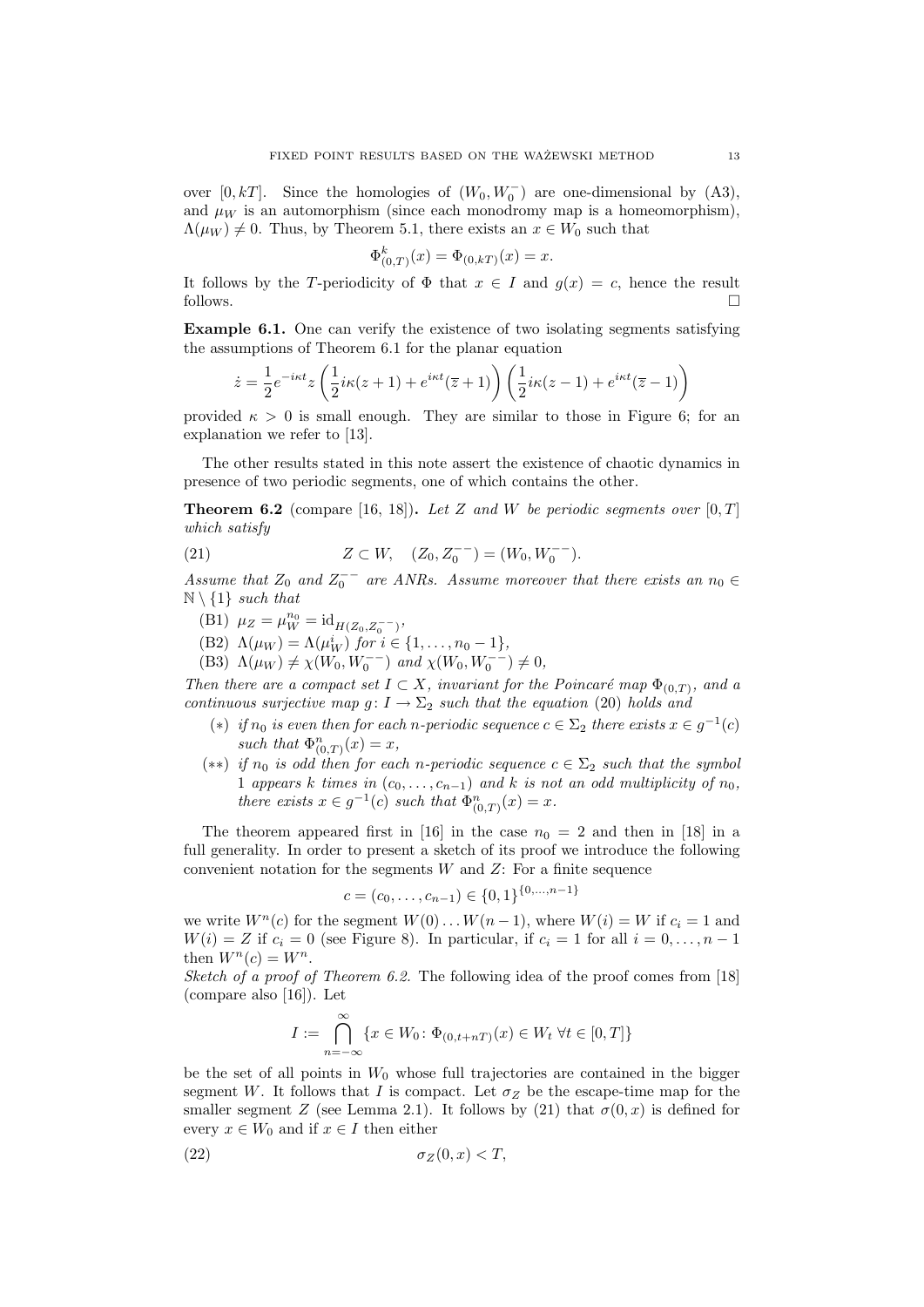

FIGURE 8. Periodic segments  $W$  and  $Z$  satisfying (21), and the segment  $W^3((1,1,0))$ .

or

(23) 
$$
\sigma_Z(0, x) = T
$$
 and  $\Phi_{(0,T)}(x) \in W_0 \setminus W_0^{--}$ .

For  $x \in I$  we define  $g(x) \in \Sigma_2$  by the following rule:



FIGURE 9. Coding of the trajectory of an  $x \in I$ .

- if on the time interval  $[iT,(i+1)T]$  the trajectory of x is contained in Z, then  $g(x)_i = 0$ ,
- if  $\Phi^i_{(0,T)}(x)$  leaves Z in time less then T, then  $g(x)_i = 1$ .

It follows by (22) and (23) that the map  $g: I \to \Sigma_2$  is continuous and satisfies (20). By compactness of  $I$  and density of the set of periodic sequences in the shift space  $\Sigma_2$  it is sufficient to show that  $(*)$  and  $(**)$  hold.

Let  $c = (c_0, \ldots, c_{n-1}) \in \{0, 1\}^{\{0, \ldots, n-1\}}$ . According to the notation in the statement of Theorem 5.1, we have

$$
U_{W^{n}(c)} := \{ x \in W_0 \colon \Phi_{(0,t)}(x) \in W^{n}(c)_t \setminus W^{n}(c)_t^{-} \quad \forall t \in [0, n] \}.
$$

We define  $U_{W^n(c),c} \subset U_{W^n(c)}$  as follows:  $x \in U_{W^n(c)}$  belongs to the set  $U_{W^n(c),c}$  if and only if for each  $i \in \{0, \ldots, n-1\}$  such that  $c_i = 1$  there exists  $t \in (0, T)$  such that

$$
\Phi_{(0,t_iT+t)}(x) \in W_t \setminus Z_t,
$$

i.e.  $\Phi_{(0,t_i,T)}(x) \in Z_0$  leaves Z in less time then T. It is easy to check that  $U_{W^n(c),c}$  is open in  $W_0$  and the sets  $U_{W^n(c),c}$  over all n-element sequences c from  $\{0,1\}^{\{0,\ldots,n-1\}}$ form open and disjoint covering of  $U_{W^n}$ . We define

$$
F_c := \{ x \in g^{-1}(c) \colon \Phi_{(0,T)}^n(x) = x \} \subset I.
$$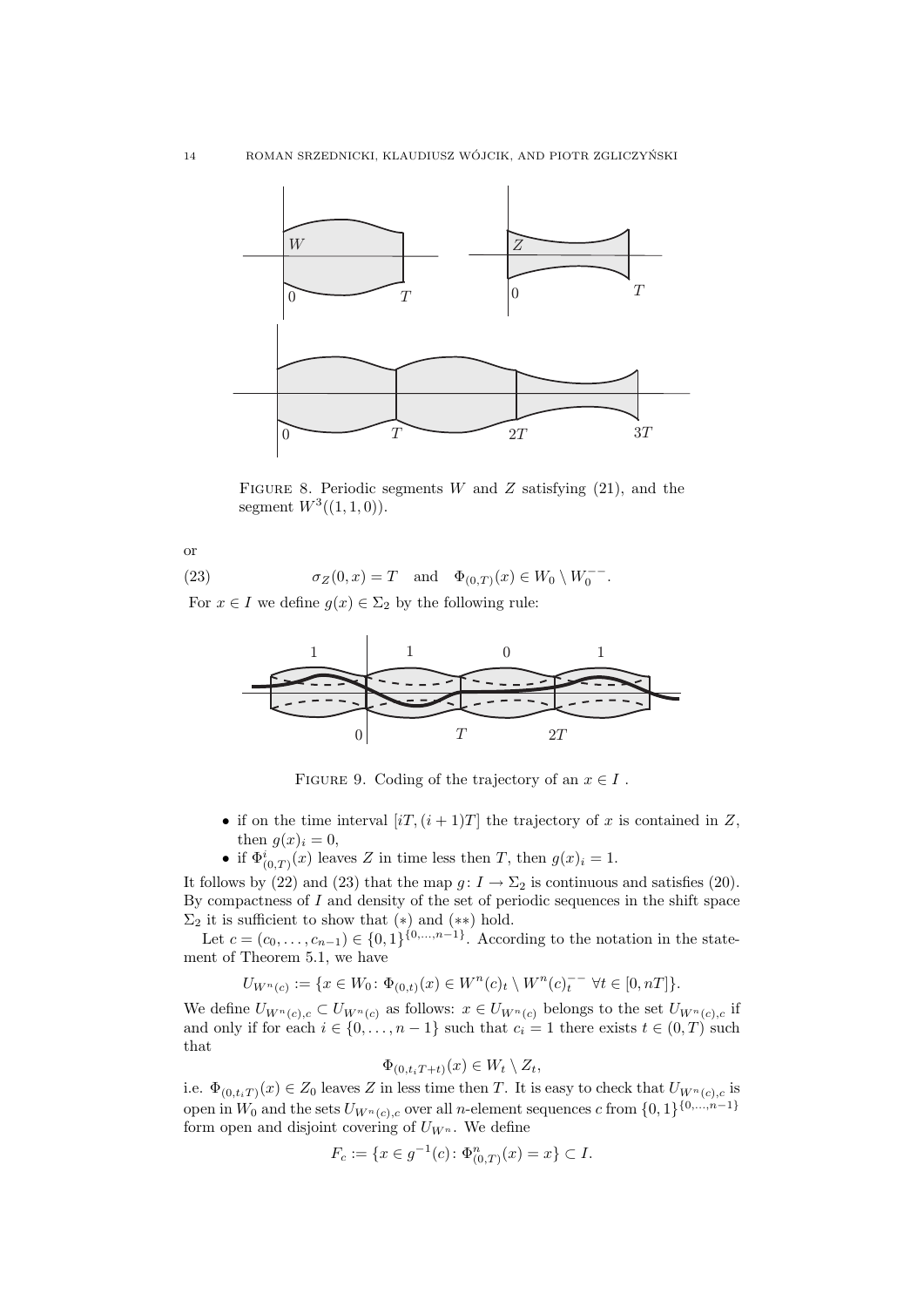The set  $F_c$  consists of all fixed points of the *n*<sup>th</sup> iterate of the Poincaré map  $\Phi_{(0,T)}^n$ whose trajectories are coded by the sequence c. It is easy to check that  $\hat{F}_c$  is compact and it is equal to  $Fix(\Phi_{(0,T)}^n|_{U_{W^n(c),c}})$ , so  $ind(\Phi_{(0,T)}^n|_{U_{W^n(c),c}})$  is defined. It can be proved that

(24) 
$$
\text{ind}(\Phi_{(0,T)}^n|_{U_{W^n(c),c}}) = \left\{ \begin{aligned} & \left( \sum_{s:\ n_0|s} (-1)^{k-s} \binom{k}{s} \right) (\chi(Z_0, Z_0^{--}) - \Lambda(\mu_W)), & \text{if } k \ge 1, \\ & \chi(Z_0, Z_0^{--}), & \text{if } k = 0, \end{aligned} \right.
$$

where the symbol 1 appears exactly k-times in the sequence c. The equation  $(24)$ is a consequence of Theorem 5.1, elementary properties of the fixed point index, and some combinatorial calculations. We skip its proof here referring the reader to [18]. One can check that

$$
\sum_{s \colon n_0|s} (-1)^{k-s} \binom{k}{s} = 0
$$

if and only if  $n_0$  is odd and k is an odd multiplicity of  $n_0$ , hence the proof of Theorem 6.2 is finished.  $\square$ 

Example 6.2. Consider the following planar non-autonomous equation

(25) 
$$
\dot{z} = (1 + e^{i\kappa t}|z|^2)\bar{z}^n,
$$

where  $\kappa > 0$  is a real parameter and  $n \geq 1$  is an integer. The right-hand side of the equation (25) is  $2\pi/k$  periodic. It was proved in [18] (and in [16] in the case  $n = 1$ ; see also [23]) that for sufficiently small  $\kappa$  there are two periodic segments  $Z(n)$  and  $W(n)$  over  $[0, 2\pi/\kappa]$  which satisfy all assumptions of Theorem 6.2 with  $n_0 = n + 1$ . We describe briefly how the segments look like. For a small |z| the dynamics generated by (25) is close to the one of the autonomous equation (16), hence by a similar argument then the one in Example 5.1 (but now we are near the origin, not infinity) we conclude the existence of a periodic isolating segment

$$
Y(n) := \left[0, \frac{2\pi}{\kappa}\right] \times B_r.
$$

for (25), independent of the choice of  $\kappa > 0$ , with  $r > 0$  sufficiently small. Recall that  $B_r$  is an equilateral  $2(n+1)$ -gon centered at the origin with the diameter equal to 2r. The essential exit set is given by

$$
Y(n)^{--} = \left[0, \frac{2\pi}{\kappa}\right] \times B_r^-,
$$

where  $B_r^-$  consists of  $n+1$  disjoint sides of  $B_r$ . If  $|z|$  is large then the term  $e^{i\kappa t}|z|^2\overline{z}^n$ dominates in  $(25)$  and it follows by results in [11] that for R sufficiently large and each  $\kappa > 0$  the set

$$
W(n) := \left\{ (t, z) \in \left[ 0, \frac{2\pi}{\kappa} \right] \times \mathbb{C} : e^{-\frac{it\kappa}{n+1}} z \in B_R \right\}
$$

is an isolating segment over  $[0, 2\pi]$  for (25) with the essential exit set

$$
W(n)^{--} = \left\{ (t, z) \in \left[0, \frac{2\pi}{\kappa}\right] \times \mathbb{C} : e^{-\frac{it\kappa}{n+1}} z \in B_R^-\right\}.
$$

It is obvious that if  $R > \sqrt{2}r$  then  $Y(n) \subset W(n)$  for every  $n \in \mathbb{N}$  and  $\kappa > 0$ , but in this case the zero-sections  $Y(n)_0$  and  $W(n)_0$  are not equal each to the other, hence the condition (21) is not satisfied. In order to get (21) we modify the smaller segment  $Y(n)$ . It can be done for  $0 < \kappa < \kappa_0$ , where  $\kappa_0$  is sufficiently small and as result we obtain a new segment, which we denote by  $Z(n)$ . Its construction can be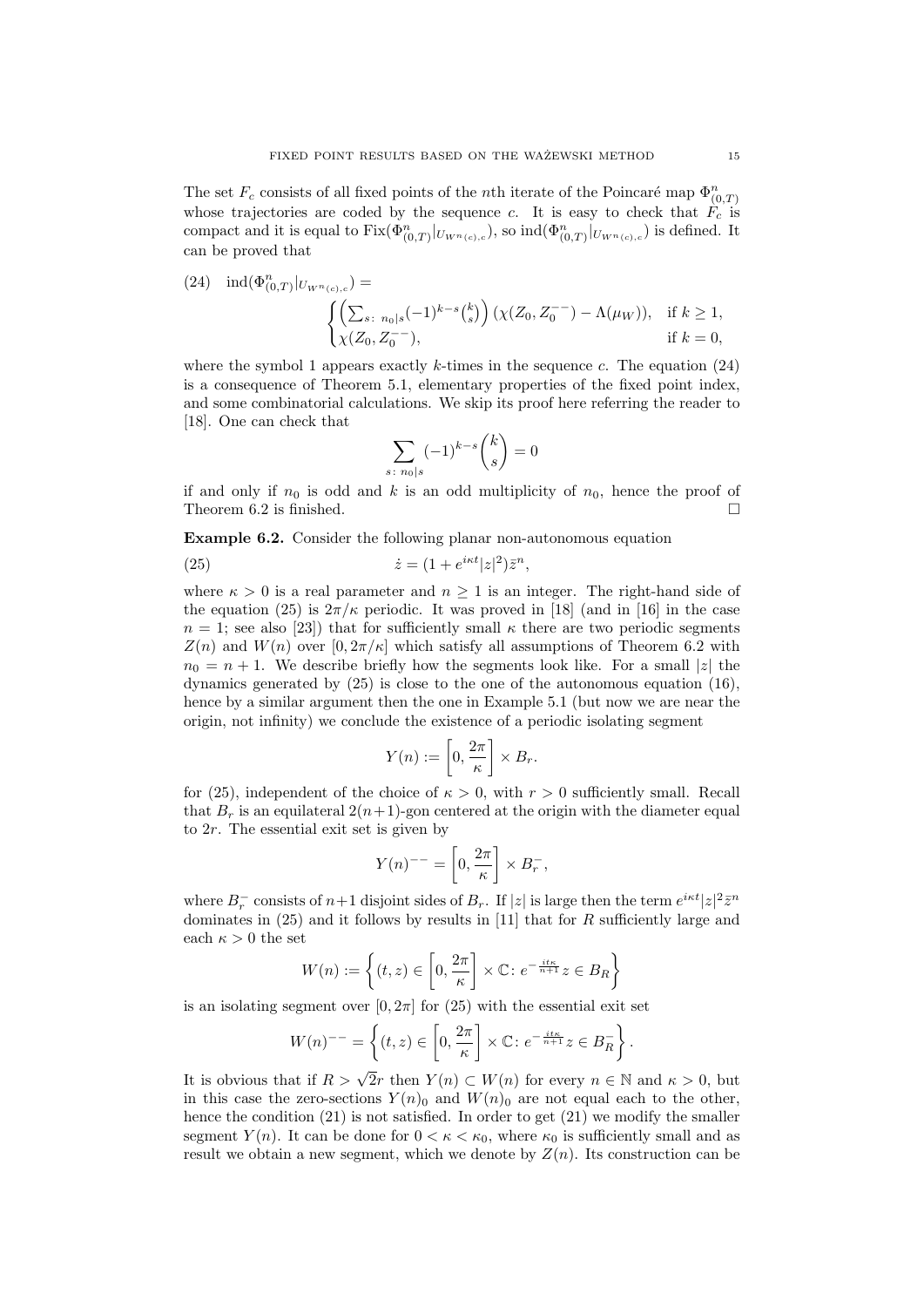described as follows. Like for  $Y(n)$ , the time t-section  $Z(n)_t$  is a regular  $2(n+1)$ gon based prism centered at the origin and the essential exit set  $Z(n)$ <sup>--</sup> consists of  $n+1$  disjoint parts. However, contrary to  $Y(n)$ , the diameter of  $Z(n)_t$  decreases linearly from 2R to 2r as t passes through the interval [0,  $\Delta$ ] to some  $\Delta < \pi/\kappa$ . then stays constant in  $[\Delta, 2\pi/\kappa - \Delta]$ , and then increases linearly from 2r to 2R in  $[2\pi/\kappa - \Delta, 2\pi/\kappa].$ 

In particular, the segments  $Z(2)$  and  $W(2)$  are similar to the ones shown in Figure 10. It follows that



FIGURE 10. Isolating segments  $Z(2) \subset W(2)$  for the equation (25) with  $n = 2$ . The shaded faces are the exit sets  $Z^{--}$  and  $W^{--}$ .

$$
\Lambda(\mu_{W(2)}) = \Lambda(\mu_{W(2)}^2) = 1, \quad \chi(Z(2)_0, Z(2)_0^{--}) = -2
$$

and

$$
\mu_{W(2)}^3 = \mathrm{id}_{H(Z(2)_0, Z(2)_0^{--})}.
$$

By generalizing those equations to the case of arbitrary  $n$  one can get the following conclusion:

**Theorem 6.3** (compare [18]). For every  $n \in \mathbb{N}$  there exists  $\kappa_0 > 0$  such that for each  $0 < \kappa < \kappa_0$  the local process generated by the equation (25) satisfies the assumptions of Theorem 6.2 with  $n_0 = n + 1$ .

Assume that  $\Phi$  is a T-periodic local process on  $\mathbb{R}^n$  generated by a time-dependent vector-field  $f$  such that

$$
f(t, -x) = -f(t, x).
$$

In this case we present a modified version of the previous theorem.

**Theorem 6.4** (compare [19]). Let W and Z be two periodic segments over  $[0, T]$ such that the condition (21) holds. Assume that  $Z_0$  and  $Z_0^{--}$  are ANRs and

- (C1)  $(Z_0, Z_0^{--}) = (-Z_0, -Z_0^{--})$  i.e. the pair  $(Z_0, Z_0^{--})$  is symmetric with respect to the origin,
- (C2)  $\mu_W = H(-id_{(Z_0, Z_0^{--})})$ :  $H(Z_0, Z_0^{--}) \rightarrow H(Z_0, Z_0^{--})$ ,
- (C3)  $\mu_Z = \mathrm{id}_{H(Z_0, Z_0^{--})},$
- (C4)  $\Lambda(\mu_W) \neq \chi(Z_0, Z_0^{--}), \quad \chi(Z_0, Z_0^{--}) \neq 0.$

Then there are a compact set I invariant with respect to the Poincaré map  $\Phi_{(0,T)}$ and a continuous surjective map  $g: I \to \Sigma_2$  such that the equation (20) holds and

- (\*) for each k-periodic sequence  $c \in \Sigma_2$  there exists a fixed point  $x \in g^{-1}(c)$  of  $\Phi_{(0,T)}^k$
- (\*\*) for each k-periodic sequence  $c \in \Sigma_2$  there exists a fixed point  $x \in g^{-1}(c)$  of  $\Phi^{2k}_{(0,T)}$  such that  $\Phi^{k}_{(0,T)}(x) = -x$ .

An idea of a proof. By  $(C2)$  and  $(C3)$ , we get

$$
\mu_W \circ \mu_W = \mu_Z = \mathrm{id}_{H(Z_0, Z_0^{--})},
$$

hence the existence of g and (\*) follow by Theorem 6.2 with  $n_0 = 2$ . The proof of (∗∗) is based on the version of Theorem 5.1 concerning the existence of antiperiodic solutions inside of a periodic segment given in [14]. We skip it here referring to [19].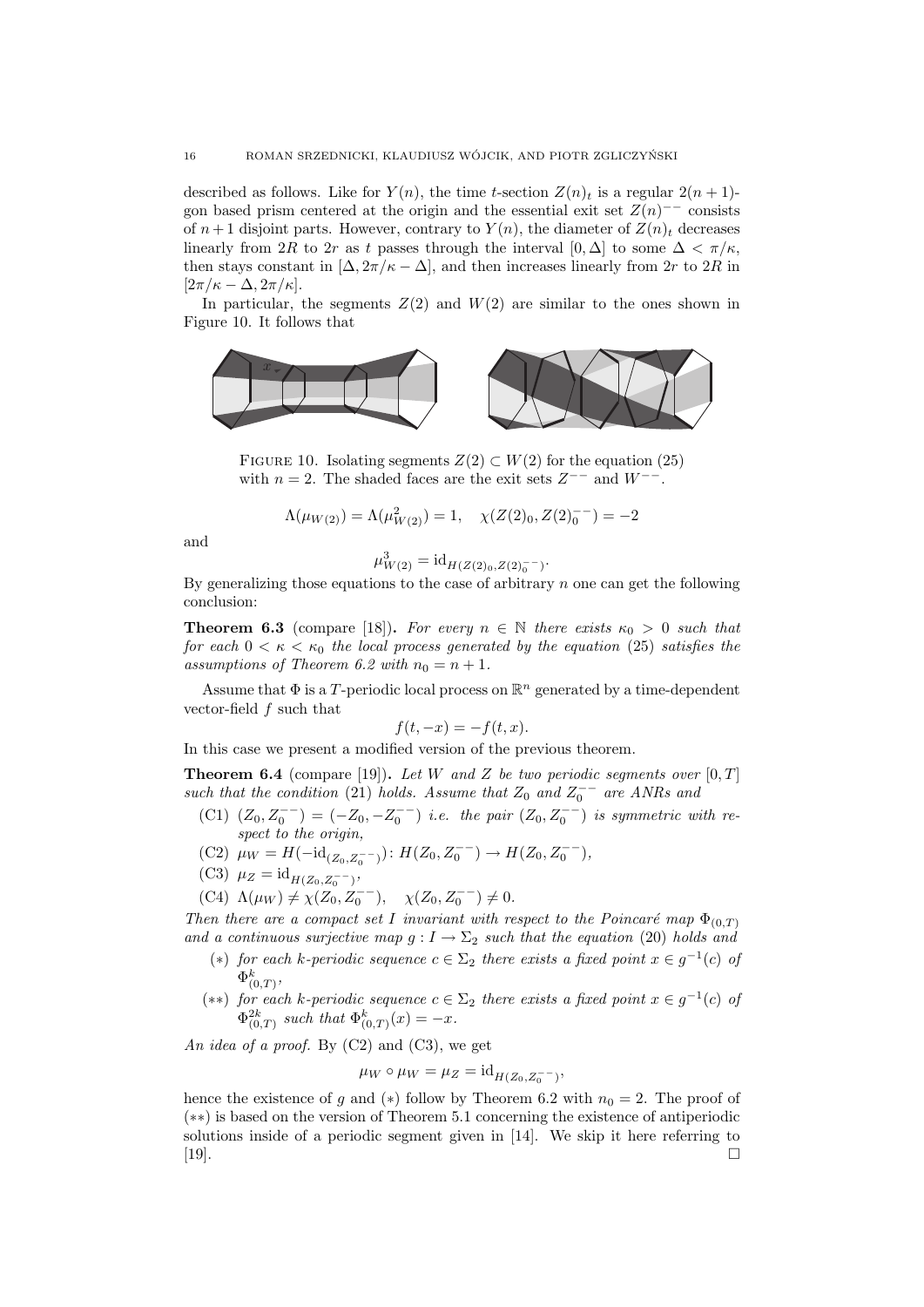Example 6.3. As an example of applications of Theorem 6.4 we consider the equation (25) with  $n = 1$ , i.e. the equation

(26) 
$$
\dot{z} = (1 + e^{i\kappa t}|z|^2)\bar{z}.
$$

In this case we present a more detailed description of the periodic isolating segments Z and W over  $[0, 2\pi/\kappa]$  which appear Example 6.2. They are shown in Figure 11. The larger segment and its essential exit set are of the form



FIGURE 11. Isolating segments for (26): Z at the top and W at the bottom.

 $W = \{(t, z) \in [0, 2\pi/\kappa] \times \mathbb{C} : |\Re(e^{-it\kappa/2}z)| \le R, |\Im(e^{-it\kappa/2}z)| \le R\},\$  $W^{--} = \{(t, z) \in W : |\Re(e^{-it\kappa/2}z)| = R\}.$ 

In order to construct the smaller segment, we set

$$
\omega = \frac{R - r}{\Delta}
$$

Let  $s : \mathbb{R} \to \mathbb{R}$  be a  $2\pi/\kappa$ -periodic function such that

$$
s(t) := \begin{cases} R - \omega t, & \text{if } t \in [0, \Delta], \\ r, & \text{if } t \in [\Delta, \frac{2\pi}{\kappa} - \Delta], \\ R - \omega(\frac{2\pi}{\kappa} - t), & \text{if } t \in [\frac{2\pi}{\kappa} - \Delta, \frac{2\pi}{\kappa}]. \end{cases}
$$

Then smaller segment and its essential exit set are given by

$$
Z = \{(t, z) \in [0, 2\pi/\kappa] \times \mathbb{C} : |\Re z| \le s(t), |\Im z| \le s(t)\},
$$
  

$$
Z^{--} = \{(t, z) \in Z : |\Re z| = s(t)\}.
$$

For the proof of the following result we refer the reader to Lemma 19 in [21] (some more restrictive estimates were given earlier in [16]).

**Lemma 6.1** (compare [21]). Assume  $\kappa \in (0, 0.495]$ , then for  $R = 1.15$ ,  $r = 0.5946$ , and  $\Delta = 0.935$ , the above sets W and Z are periodic isolating segments over  $[0, 2\pi/\kappa]$  for (26) which satisfy the assumptions of Theorem 6.4.

As an conclusion we get the following precise information on the range of values of the parameter  $\kappa$  for which a chaotic dynamics occur:

Corollary 6.1 (compare [16, 21]). The local process generated by the equation (26) satisfies the conclusion of Theorem 6.4 if  $0 < \kappa \leq 0.495$ .

Remark 6.1. Results on the existence of chaotic dynamics using isolating chains (see Remark 4.1), similar to Theorem 6.2, are presented in [8]. Examples in that paper are based on equations different from the ones considered above and to which theorems given here cannot be directly applied.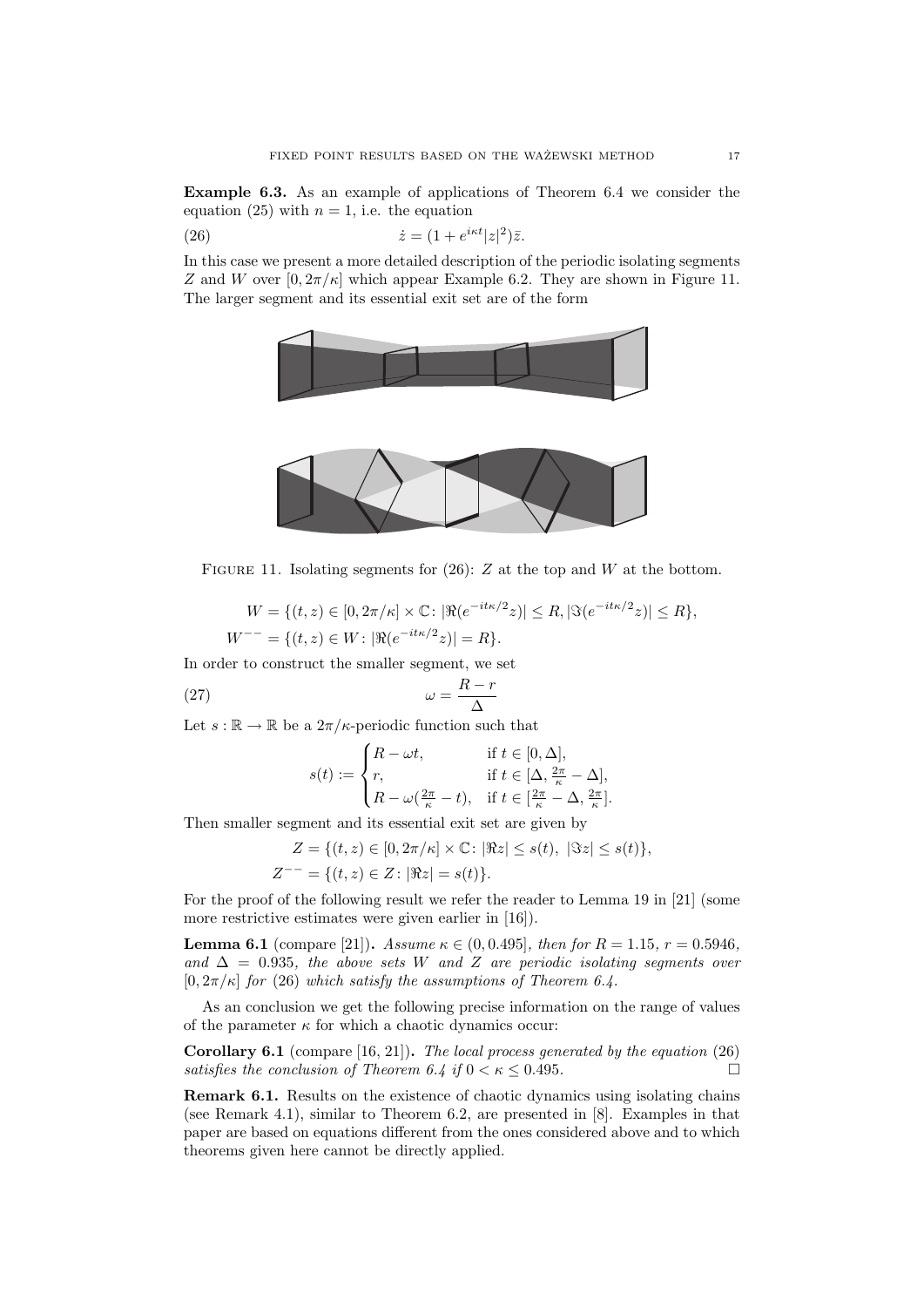#### 18 ROMAN SRZEDNICKI, KLAUDIUSZ WÓJCIK, AND PIOTR ZGLICZYŃSKI

#### 7. Detection of homoclinic and multibump solutions

Results on isolating segments can be applied in proofs of other properties of time-periodic non-autonomous equations, like the existence of solutions asymptotic to zero at  $\pm\infty$  or approaching zero in some intervals, as we indicate using the previously considered equation (26). In the following result we gather several properties of that equation, including the ones stated in Corollary 6.1.

**Theorem 7.1** (compare [20]). Let  $\Phi$  be the local process generated by (26). Put

$$
(28) \t\t T := \frac{2\pi}{\kappa}.
$$

If  $0 < \kappa < 0.495$  then there exists a compact set I such that  $\Phi_{(0,T)}(I) = I$  and a continuous map  $g: I \to \Sigma_2$  with the following properties:

- (D1)  $\sigma \circ g = g \circ \Phi_{(0,T)}$ ,
- (D2)  $q(I) = \Sigma_2$ ,
- (D3) if  $c \in \Sigma_2$  is n-periodic sequence, then  $g^{-1}(c)$  contains a point x such that  $\Phi_{(0,T)}^n(x) = x,$
- (D4) if  $c \in \Sigma_2$  is n-periodic sequence, then  $g^{-1}(c)$  contains a point x such that  $\Phi_{(0,T)}^n(x) = -x$  and  $\Phi_{(0,T)}^{2n}(x) = x$ ,
- (D5) for each  $c \in \Sigma_2$  such that  $c_i = 0$  for  $i \ge i_0$ ,  $g^{-1}(c)$  contains a point x such that  $\lim_{t\to\infty} \Phi_{(0,t)}(x) = 0$ ,
- (D6) for each  $c \in \Sigma_2$  such that  $c = 0$  for  $i \leq i_0$ ,  $g^{-1}(c)$  contains a point x such that  $\lim_{t\to-\infty} \Phi_{(0,t)}(x) = 0$ ,
- (D7) for each  $c \in \Sigma_2$  such that  $c_i = 0$  for  $|i| \geq i_0$ ,  $g^{-1}(c)$  contains a point x such that  $\lim_{t\to\pm\infty} \Phi_{(0,t)}(x) = 0$ ,
- (D8) for each  $t_1 < t_2$  and  $\epsilon > 0$  there is infinitely many geometrically distinct subharmonic (*i.e.* kT-periodic for some  $k \in \mathbb{N}$ ) solutions z of (26) such that  $|z(t)| < \epsilon$  for  $t \in [t_1, t_2]$ .

Solutions satisfying (D7) are called *homoclinic* to the zero solution, while solutions satisfying (D8) belong to the class of multibump solutions.

As we pointed out above, the properties  $(D1)$ – $(D4)$  are already proved. For a proof of the other properties we extend a notation used in the proof of Theorem 6.2 in Section 6. For a moment we consider  $T$  arbitrary, i.e.  $(28)$  is not necessarily satisfied. Assume that W and Z are periodic segments over  $[0, T]$  satisfying (21). Let V be a periodic isolating segment over [0, lT] (where  $l \in \mathbb{N}$ ) for which there are integers

$$
0 \le k_0 < k_1 < \ldots < k_{n-1} \le l-1
$$

such that

$$
V_{t+k_iT} = W_t, \text{ for } i \in \{0, \dots, n-1\}, t \in [0, T],
$$

hence  $V_{[k_i T, (k_i+1)T]}$  is equal to the segment W translated to the interval  $[k_i T, (k_i +$ 1)T]. For a finite sequence  $c = (c_0, \ldots, c_{n-1}) \in \{0,1\}^{\{0,\ldots,n-1\}}$  we define  $V(c)$  as the periodic segment over [0, lT] obtained from V by replacing  $V_{[k,T,(k+1)T]}$  by the translated copy of Z for each  $i \in \{0, \ldots n-1\}$  such that  $c_i = 0$ , i.e.

$$
V(c)_t := \begin{cases} Z_t \mod T, & \text{if } t \in [k_i, (k_i + 1)T] \text{ and } c_i = 0, \\ V_t, & \text{otherwise} \end{cases}
$$

(see Figure 12). In particular, if  $V = W<sup>n</sup>$  then that notation coincides with the one given in Section 6. Using the notation in the statement of Theorem 5.1, we put

$$
U_{V(c)} := \{ x \in V_0 \colon \Phi_{(0,t)}(x) \in V(c)_t \setminus V(c)_t^{-} \quad \forall t \in [0, t] \}.
$$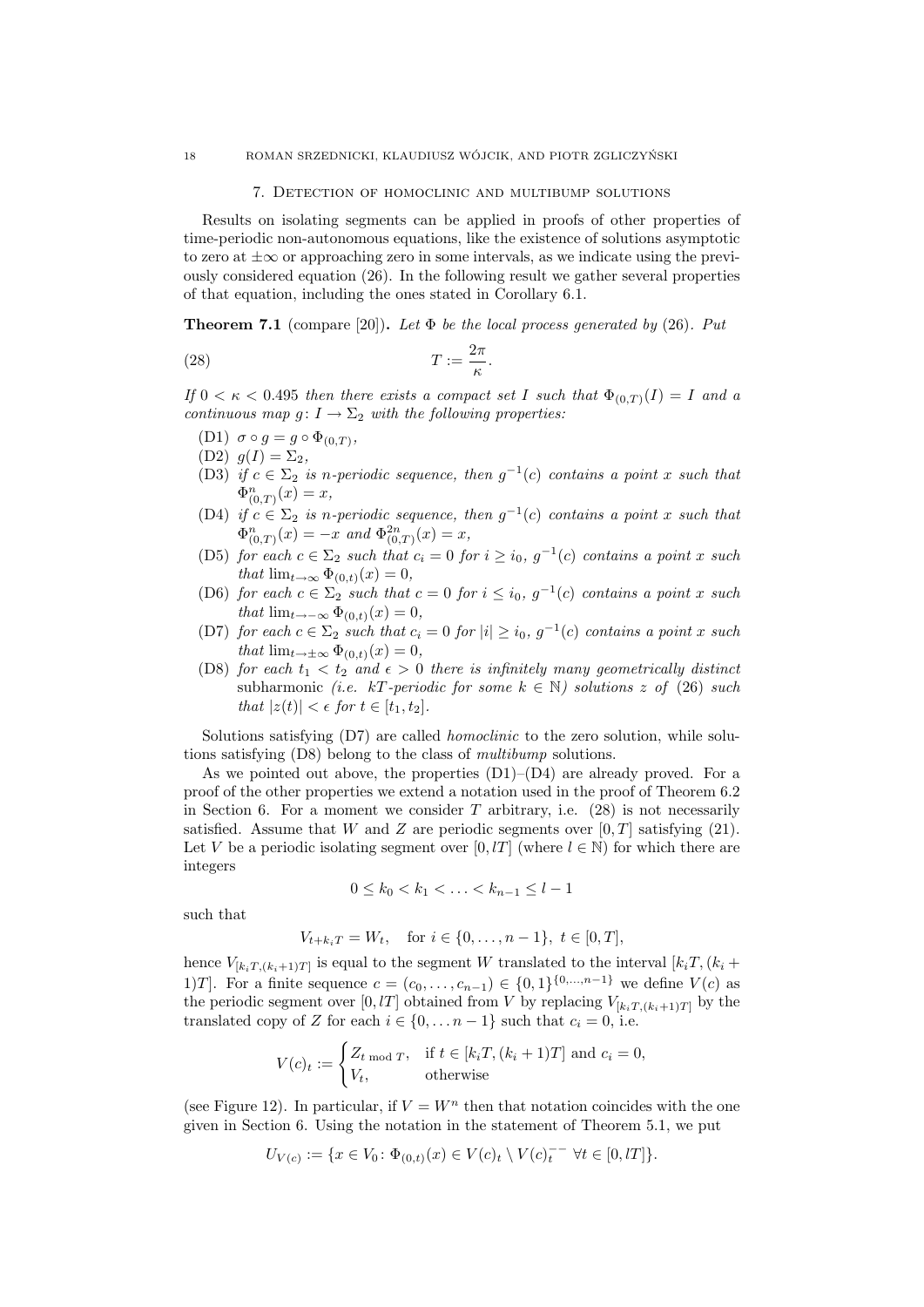

FIGURE 12. A segment V (top) and  $V((1,1,0))$  (bottom) with  $k_0 = 1, k_1 = 3, \text{ and } k_2 = 4.$ 

Similarly like in the proof of Theorem 6.2, w define  $U_{V(c),c} \subset U_{V(c)}$  by the following rule:  $x \in U_{V(c)}$  belongs to the set  $U_{V(c),c}$  if and only if for each  $i \in \{0, \ldots, n-1\}$ such that  $c_i = 1$  there exists  $t \in (0, T)$  such that

$$
\Phi_{(0,k_iT+t)}(x) \in W_t \setminus Z_t.
$$

**Lemma 7.1.** Let V be the segment given above. Assume that  $Z_0$  and  $Z_0^{--}$  are ANRs, and

- (E1)  $\mu_W \circ \mu_W = \mu_Z = \mathrm{id}_{H(Z_0, Z_0^{--})},$
- (E2)  $\Lambda(\mu_W) \neq \chi(Z_0, Z_0^{--})$  and  $\chi(Z_0, Z_0^{--}) \neq 0$ .
- (E3) for each  $c = (c_0, \ldots, c_{n-1}) \in \{0,1\}^{\{0,\ldots,n-1\}}$  such that 1 appears exactly k times in c,

$$
\Lambda(\mu_{V(c)}) = \Lambda(\mu_W^k).
$$

Then the set  $U_{V(c),c}$  is open in  $V_0$ , the set of fixed points of the restriction

$$
\Phi_{(0,lT)}|_{U_{V(c),c}}: U_{V(c),c} \mapsto V_0
$$

is compact, and

$$
\operatorname{ind}(\Phi_{(0,lT)}|_{U_{V(c),c}}) = \begin{cases} (-2)^{k-1} (\Lambda(\mu_W) - \chi(Z_0, Z_0^{--})), & \text{if } k \ge 1, \\ \chi(Z_0, Z_0^{--}), & \text{if } k = 0. \end{cases}
$$

An idea of a proof. One can use a similar argument as the one in the proof of  $(24)$ . For details we refer the reader to the proof of Lemma 1 in [16].  $\Box$ 

Now we return to the local process generated by (26) and from now we assume that  $\kappa$ , R, r, and  $\Delta$  are the numbers given in Lemma 6.1, and W and Z are the corresponding isolating segments. We built some other segments related to the equation. Let  $r_1 > 0$ . Put

$$
P(r_1) := \{(t, z) \in \mathbb{R} \times \mathbb{C} : |\Re z| \le r_1, |\Im z| \le r_1\}
$$

By Lemma 3 in [16] we have

**Lemma 7.2.** Let  $\kappa > 0$  be arbitrary and let  $r_1 \leq 1/3$ . For all  $a < b$  the set  $P(r_1)_{[a,b]}$  is a periodic isolating segment for (26) and its essential exit set is given by

$$
P(r_1)_{[a,b]}^- = \{(t,z) \in P(r_1)_{[a,b]}\colon |\Re z| = r_1\}.
$$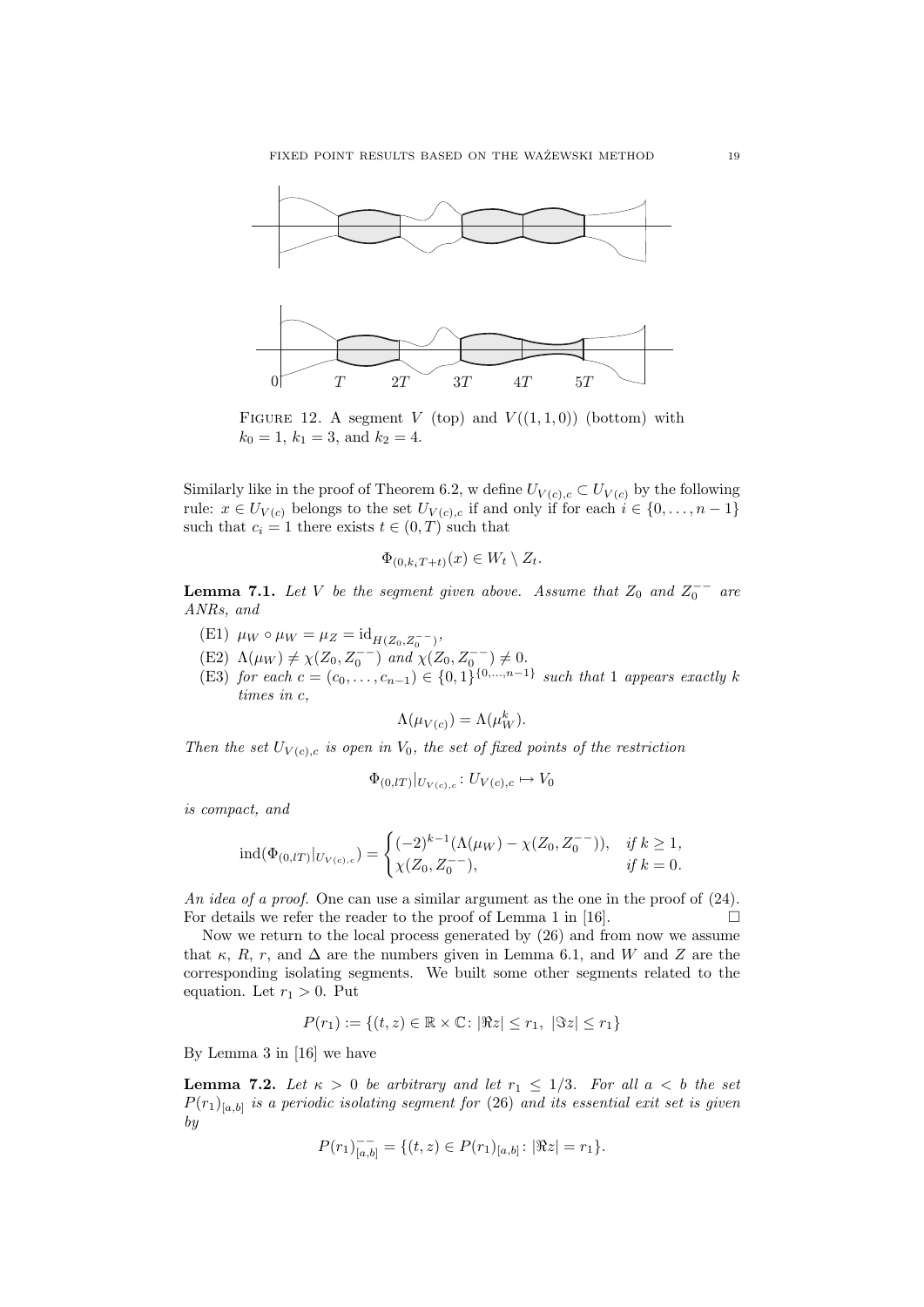Through reminder of this section we assume (28), i.e.  $T = 2\pi/\kappa$ . For  $\omega$  defined by (27),  $\gamma > 0$ , and  $t \geq 0$  set

$$
s_V(t) := \begin{cases} R - \omega t, & \text{if } t \in [0, \Delta], \\ r, & \text{if } t \in [\Delta, T], \\ re^{-\gamma(t-T)}, & \text{if } t \ge T. \end{cases}
$$

and extend the definition to the whole real line by

$$
s_V(t) := s_V(-t) \quad \text{for } t < 0.
$$

Using  $s_V$  we define a set

$$
V := \{(t, z) \in \mathbb{R} \times \mathbb{C} \colon |\Re z| \le s_V(t), |\Im z| \le s_V(t)\},\
$$

In particular,  $V_{[0,T]} \subset Z$ . The following result essentially appeared in [22] as Lemma 9:

**Lemma 7.3.** Let  $\gamma = 0.25$ . Then for all  $a < b$  the set  $V_{[a,b]}$  is an isolating segment for (26) and

$$
V_{[a,b]}^{--} = \{ (t,z) \in V_{[a,b]} \colon |\Re z| = s_V(t) \}.
$$

The next lemma is helpful in a proof of the property (D8).

**Lemma 7.4.** Let  $t_1 < t_2$  and  $\epsilon > 0$  be fixed. Then there exists a periodic segment N for (26) over the interval  $[\mu T, \nu T]$  for some integers  $\mu < \nu$  such that

- (F1)  $\mu T < t_1 < t_2 < \nu T$ ,
- (F2)  $N_{\mu T} = Z_0, N_{\mu T}^{--} = Z_0^{--}$ ,
- (F3)  $|z| < \epsilon$  for each  $t \in [t_1, t_2]$  and  $z \in N_t$ .

The required segment is schematically shown in Figure 13.



FIGURE 13. Segment N.

*Proof.* Without loss of generality we can assume that  $t_1 = i_1T$  and  $t_2 = i_2T$  for some integers  $i_1 < i_2$ , and  $\epsilon < 1/3$ . Let an integer  $p \ge 2$  be such that

$$
r_1 := r e^{-\gamma(p-1)T} < \epsilon/4,
$$

where  $\gamma$  is given in Lemma 7.3. For a real number s define the time-s translation along the time axis in  $\mathbb{R} \times \mathbb{C}$  as

$$
(29) \qquad \qquad \tau_s(t,z) := (t+s,z).
$$

Then we can put  $\mu := i_1 - p$ ,  $\nu := i_2 + p$ , and

$$
N := \tau_{\mu T}(V_{[0,pT]}) \cup P(r_1)_{[i_1T, i_2T]} \cup \tau_{\nu T}(V_{[-pT,0]}),
$$

where  $P(r_1)$  is taken from Lemma 7.2.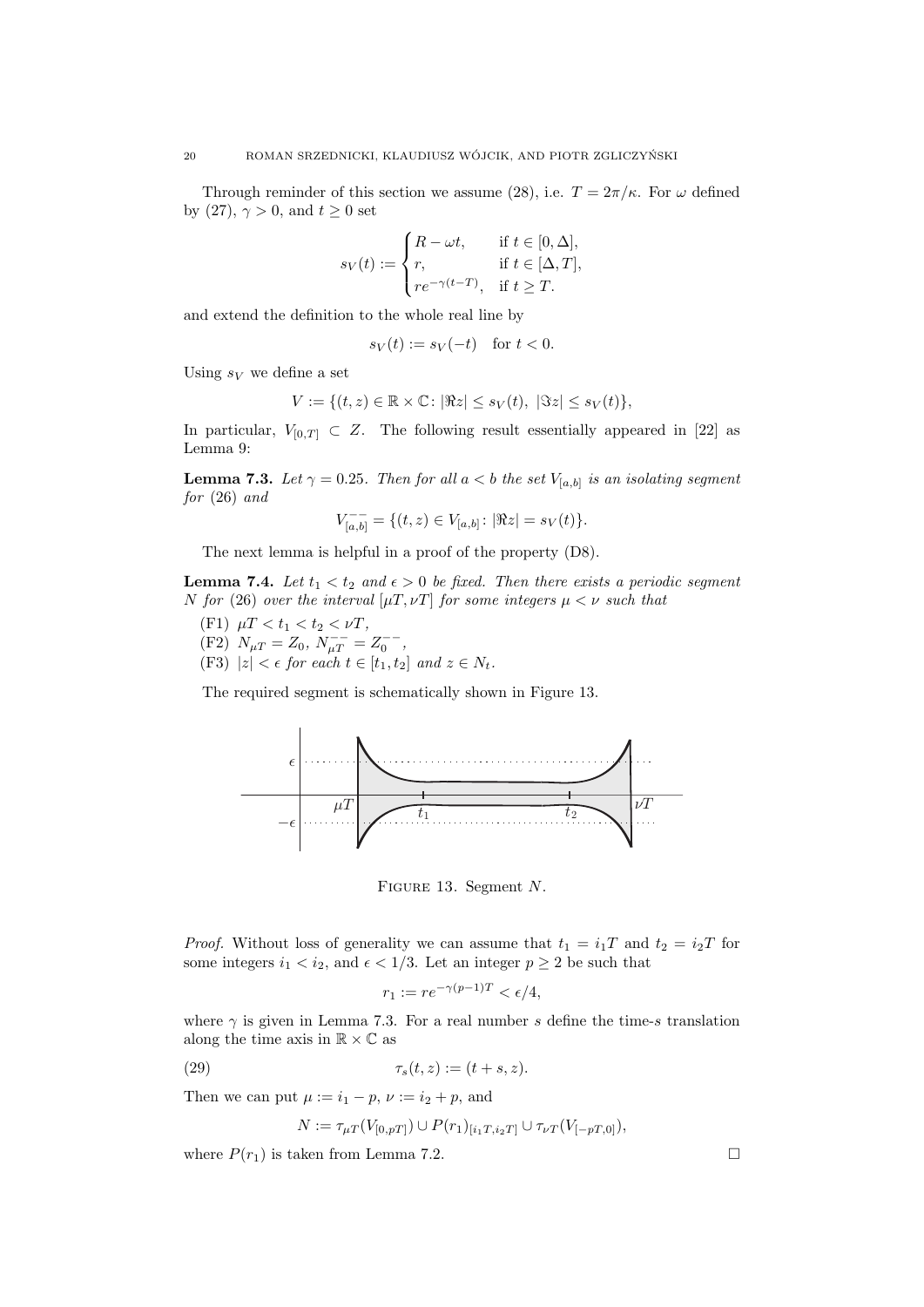Proof of Theorem 7.1. Recall that by Corollary 6.1 it suffices to prove (D5)–(D8). In order to deal with solutions that are asymptotic to the trivial solution we will use the set V defined above. We describe only the main idea of the proof of assertion (D7). Proofs of (D5) and (D6) are similar. Let  $i_0$  be a positive integer and let c be a sequence of symbols 0 and 1 such that  $c_i = 0$  if  $|i| \geq i_0$ . Denote by

$$
d=(d_0,\ldots,d_{2i-1})
$$

the shifted fragment of c given by  $d_i = c_{i-i_0}$ . For  $k \in \mathbb{N}$  define a periodic segment  $Y(k)$  over  $[0, 2(i_0 + k)T]$  as

$$
Y(k) := \tau_{kT}(V_{[-kT,0]}) \cup \tau_{kT}(W^{2i_0}(d)) \cup \tau_{(2i_0+k)T}(V_{[0,kT]}),
$$

where the translations  $\tau$  are given by (29) and V satisfies Lemma 7.3. By an application of Lemma 7.1 to the segment  $Y(k)$ , for every k we get a point  $y_k \in Y(k)_0$ such that

$$
\Phi_{(0,T)}^{2(k+i_0)}(y_k) = y_k
$$

and  $\Phi_{(0,t)}(y_k) \in Y(k)_t$  for  $t \in [0, 2(i_0 + k)T]$ , and if  $k \le s \le k + 2i_0 - 1$  and  $Y(k)_{[sT,(s+1)T]} = W$  then  $\Phi_{(0,t)}(y_n) \notin Z_t$  for some time  $t \in (sT,(s+1)T)$ . Put

$$
x_k := \Phi_{(0,(k+i_0)T)}(y_k).
$$

An accumulation point x of the sequence  $\{x_k\}$  has the required property (see Figure 14). The proof of  $(D8)$  is based on the same idea as the proof of  $(D5)-(D7)$ .



Figure 14. A trajectory homoclinic to the trivial solution coded by the sequence . . . 0001.1001000 . . ..

In order to deal with multibump solutions described in  $(D8)$ , for fixed  $t_1 < t_2$  and  $\epsilon > 0$  we consider the auxiliary segment N like in Lemma 7.4. The result follows by application of Lemma 7.1 to the segments being the union of  $N$  followed by the translated copy of  $W^n(c)$ , where  $c \in \{0,1\}^{\{0,\ldots,n-1\}}$  is a finite sequence.

## 8. CONTINUATION THEOREM

We assume that X is a metric space with a distance function  $\rho$ . By the same letter  $\rho$  we denote also a corresponding distance on  $\mathbb{R} \times X$ . By  $B(D, \delta)$  we denote an open ball of the radius  $\delta$  around the set D contained either in X or in  $\mathbb{R} \times X$ .

Let  $\Phi$  be a local semi-process on X generating the local semi-flow  $\phi$  on  $\mathbb{R} \times X$ . Let  $T > 0$  and W and Z be two subsets of  $\mathbb{R} \times X$ . We consider the following conditions:

- (G1) W and Z are T-periodic segments for  $\Phi$  which satisfy (21), and  $Z_0$  and  $Z_0^{--}$  are ANRs,
- (G2) there exists  $\eta > 0$  such that for every  $w \in W^{--}$  and  $z \in Z^{--}$ ) there exists  $t > 0$  such that for  $0 < \tau < t$  holds  $\phi_{\tau}(w) \notin W$ ,  $\rho(\phi_t(w), W) > \eta$ ,  $\phi_{\tau}(z) \notin Z$ , and  $\rho(\phi_t(z), Z) > \eta$ ).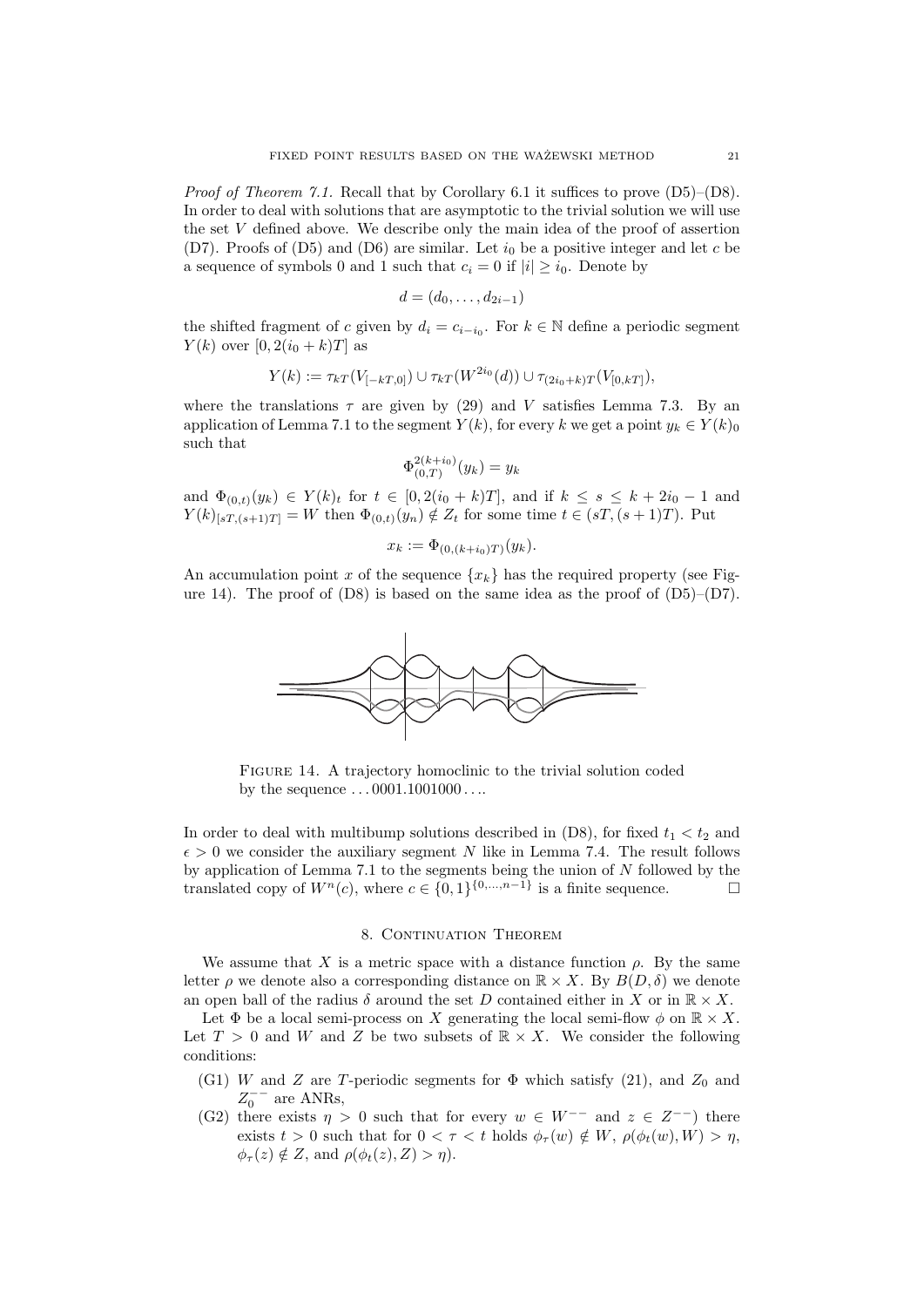Let K be a positive integer and let  $E(1), \ldots, E(K)$  be disjoint closed subsets of the essential exit set  $Z^{--}$  which are T-periodic, i.e.  $E(l)_0 = E(l)_T$ , and such that

$$
Z^{--} = \bigcup_{l=1}^K E(l).
$$

(In applications we will use the decomposition of  $Z^{--}$  into connected components). For *n* ∈ N and every finite sequence  $c = (c_0, ..., c_{n-1}) \in \{0, 1, ..., K\}^{\{0, ..., n-1\}}$  and  $D \subset W_0$ , we define  $D_c$  as a set of points x satisfying the following conditions:

- (H1)  $\Phi_{(0,lT)}(x) \in D$  for  $l \in \{0,\ldots,n\},$
- (H2)  $\Phi_{(0,t+lT)}(x) \in W_t \setminus W_t^{--}$  for  $t \in [0,T]$  and  $l \in \{0,\ldots,n-1\}$ ,
- (H3) for each  $l = 0, 1, ..., n 1$ , if  $c_l = 0$ , then  $\Phi_{(0, lT + t)}(x) \in Z_t \setminus Z_t^{--}$  for  $t \in (0, T),$
- (H4) for each  $l = 0, 1, \ldots, n 1$ , if  $c_l > 0$ , then  $\Phi_{(0,lT)}(x)$  leaves Z in time less than T through  $E(c_l)$ .

Now let

$$
[0,1] \times \mathbb{R} \times X \times [0,\infty) \ni (\lambda, \sigma, x, t) \to \Phi_{(\sigma,t)}^{\lambda}(x) \in X
$$

be a continuous family of T-periodic semi-processes on X. Let  $\phi^{\lambda}$  denotes the local semi-flow on  $\mathbb{R} \times X$  generated by the semi-process  $\Phi^{\lambda}$ . We say that the conditions (G1) and (G2) are satisfied uniformly (with respect to  $\lambda$ ) if they are satisfied with  $\Phi$  replaced by  $\Phi^{\lambda}$  and the same  $\eta$  in (G2) is valid for all  $\lambda \in [0,1]$ .

We write  $D_c^{\lambda}$  for the set defined by the conditions (H1)–(H4) for the semi-process  $\Phi^{\lambda}$ .

**Lemma 8.1.** If D is open in  $W_0$ , then  $D_c^{\lambda}$  is also open in  $W_0$ .

$$
\qquad \qquad \Box
$$

The main result of this section is the following:

**Theorem 8.1** (Continuation Theorem, compare [21]). Let  $\Phi^{\lambda}$  be a continuous family of  $T$ -periodic semi-processes such that  $(G1)$  and  $(G2)$  hold uniformly. Then for every  $n > 0$  and every finite sequence  $c = (c_0, \ldots, c_{n-1}) \in \{0, \ldots, K\}^{\{0, \ldots, n-1\}}$ the fixed point indices  $ind(\Phi^\lambda_{(0,nT)}|_{(W_0\setminus W_0^--)^\lambda_c})$  are correctly defined and equal each to the other (i.e. do not depend on  $\lambda \in [0,1]$ ).

Sketch of a proof. We follow the argument in [21]. Let  $0 < \beta < \eta$  be such that

$$
\beta < \rho(E(l), E(j)) \quad \text{for } l \neq j.
$$

One can check that there exists a  $\delta > 0$  such that for each  $\lambda \in [0, 1]$  the following condition hold: every point x from  $\overline{B(W_0^-, \delta)} \cap W_0$  leaves W in time  $\tau < T$ , i.e.

(30) 
$$
\sigma_W^{\lambda}(0, x) < T \quad \text{for } x \in \overline{B(W_0^-, \delta)} \cap W_0
$$

(where  $\sigma_W^{\lambda}$  is the escape-time function for  $\phi^{\lambda}$ ). By decreasing  $\delta$  we can assume that

$$
\beta > 2\delta.
$$

We define two open subsets of  $W_0$  by

$$
D := W_0 \setminus \overline{B(W_0^{--}, \delta)}, \quad C := W_0 \setminus \overline{B(W_0^{--}, \delta/2)}.
$$

It follows that

$$
W_0 \cap B(D, \delta/2) \subset C, \quad W_0 \cap B(C, \delta/2) \subset W_0 \setminus W_0^{--}.
$$

Let us fix  $\lambda_0 \in [0, 1]$ . There exists a set  $\Lambda$  open in  $[0, 1]$ ,  $\lambda_0 \in \Lambda$ , such that for every  $\lambda_1, \lambda_2 \in \Lambda$ ,

$$
\rho(\Phi^{\lambda_1}_{(0,t)}(x), \Phi^{\lambda_2}_{(0,t)}(x)) \le \frac{\delta}{2}
$$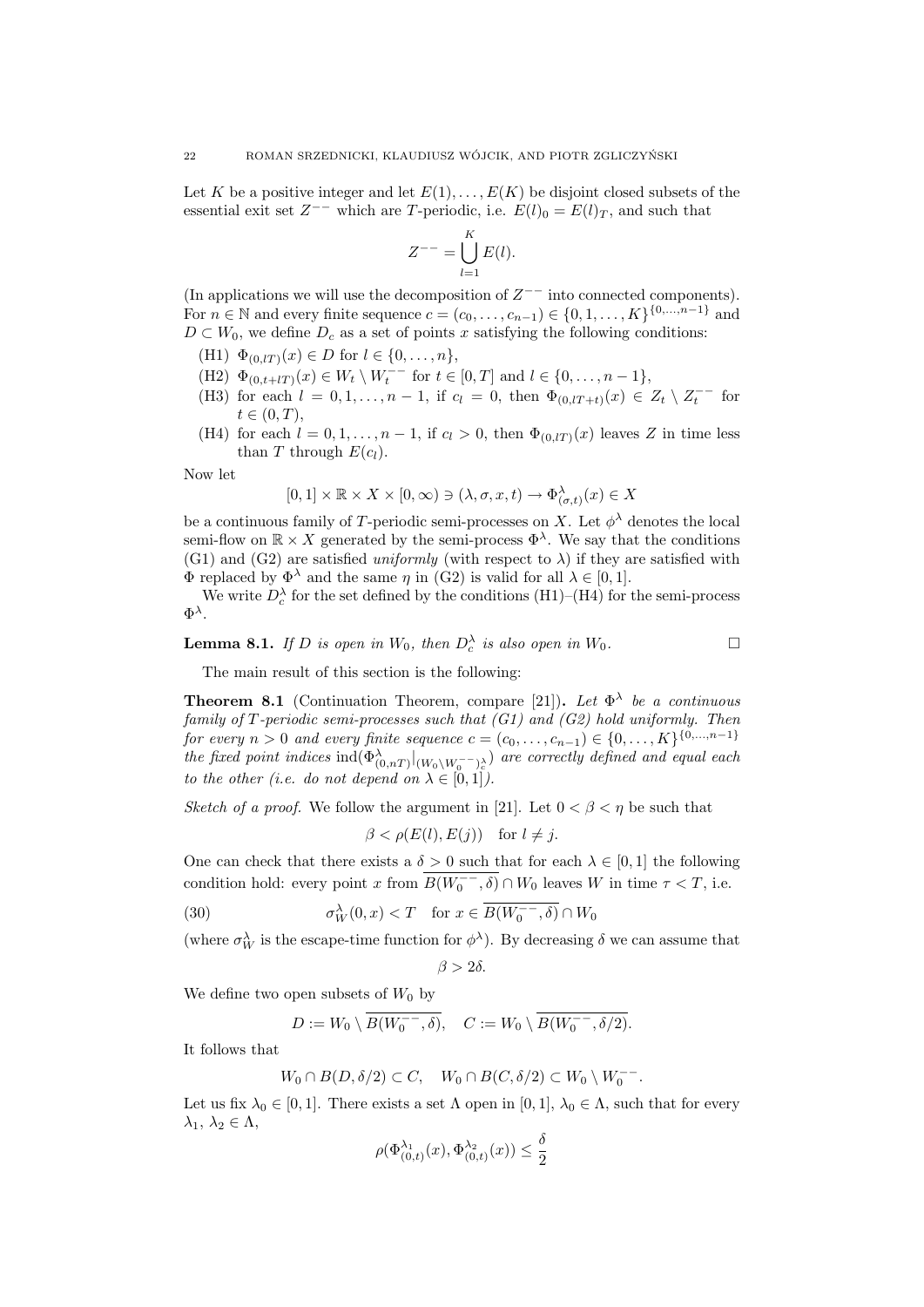for  $0 \le t \le nT$  and  $x \in W_0$ . One can check using (G2) that

(31) 
$$
D_c^{\lambda} \subset C_c^{\lambda_0} \subset (W_0 \setminus W_0^{-1})_c^{\lambda}, \text{ for } \lambda \in \Lambda.
$$

From the choice of  $\delta$ , the definition of the set D, and (30) one can conclude that

(32) 
$$
\Phi_{(0,nT)}^{\lambda}(x) \neq x, \text{ for } x \in (W_0 \setminus W_0^{--})^{\lambda} \setminus D_c^{\lambda}.
$$

From (31) we deduce that for  $\lambda, \lambda_0 \in \Lambda$  all sets  $\partial D_c^{\lambda}, \partial C_c^{\lambda}$ , and  $\partial C_c^{\lambda_0}$  are contained  $\lim (W_0 \setminus W_0^{--})^{\lambda}_c \setminus D_c^{\lambda}$ , and, in consequence, by (32) the fixed point index for the map  $\Phi_{(0,nT)}^{\lambda}$  relative to those sets is correctly defined. By (31), (32), and the excision property of the fixed point index we obtain that for  $\lambda \in \Lambda$ ,

(33) 
$$
\operatorname{ind}(\Phi_{(0,nT)}^{\lambda}|_{D_c^{\lambda}}) = \operatorname{ind}(\Phi_{(0,nT)}^{\lambda}|_{C_c^{\lambda_0}}) = \operatorname{ind}(\Phi_{(0,nT)}^{\lambda}|_{(W_0 \setminus W_0^- - \lambda_c^{\lambda})}.
$$

In particular, for  $\lambda = \lambda_0$  we can assert that

(34) 
$$
\mathrm{ind}(\Phi_{(0,nT)}^{\lambda_0}|_{D_c^{\lambda_0}})=\mathrm{ind}(\Phi_{(0,nT)}^{\lambda_0}|_{C_c^{\lambda_0}}).
$$

Combining (31) with (32) we see that for  $\lambda \in \Lambda$  and  $x \in \partial C_c^{\lambda_0}$ ,

$$
\Phi^{\lambda}_{(0,nT)}(x) \neq x,
$$

hence by the homotopy property of the fixed point index we get

(35) 
$$
\operatorname{ind}(\Phi^{\lambda}_{(0,nT)}|_{C_c^{\lambda_0}}) = \operatorname{ind}(\Phi^{\lambda_0}_{(0,nT)}|_{C_c^{\lambda_0}}), \quad \lambda \in \Lambda
$$

and finally from  $(33)$ ,  $(34)$ , and  $(35)$  we conclude

(36) 
$$
\operatorname{ind}(\Phi_{(0,nT)}^{\lambda}|_{D_c^{\lambda}}) = \operatorname{ind}(\Phi_{(0,nT)}^{\lambda_0}|_{D_c^{\lambda_0}}), \quad \lambda \in \Lambda.
$$

By (36), the fixed point index  $\text{ind}(\Phi_{(0,nT)}^{\lambda}|_{D_c^{\lambda}})$  is locally constant with respect to  $\lambda$ , and consequently

$$
ind(\Phi^0_{(0,nT)}|_{D_c^0}) = ind(\Phi^1_{(0,nT)}|_{D_c^1}).
$$

Therefore

$$
\mathrm{ind}(\Phi^0_{(0,nT)}|_{(W_0\setminus W_0^-\supseteq^0_c})=\mathrm{ind}(\Phi^1_{(0,nT)}|_{(W_0\setminus W_0^-\supseteq^1_c})
$$

by (33), and the proof is complete.  $\Box$ 

## 9. Model semi-processes and applications of Continuation Theorem

In this section we show that a more complete description of the dynamics generated by the equations of the form  $(25)$  (where  $n = 1, 2$ ) can be obtained by adapting the continuation method to the context of previous sections. The use of model semi-processes as the terminal objects of continuation for those equations enables us to dig deeper into the structure of the set of periodic solutions than does the method based on the Lefschetz Fixed Point Theorem alone. As in Section 7, in the sequel we put  $T := 2\pi/\kappa$ .

Let  $\Phi$  be the local process generated by (26) in  $\mathbb{R}^2$ . Let W and Z be the T-periodic isolating segments for  $\Phi$  described in Lemma 6.1. In particular, for  $R = 1.15$ ,

$$
Z_0 = W_0 = [-R, R] \times [-R, R].
$$

For  $0 < c < a < b < R$  we put

$$
J_{-1} = [-b, -a], \quad J_0 = [-c, c], \quad J_1 = [a, b].
$$

Consider a function

$$
f\colon J_{-1}\cup J_0\cup J_1\to [-R,R]
$$

having the graph shown in Figure 15. We stress that  $f(-x) = -f(x)$  and  $R =$  $f(c) = f(a) = f(-b)$ . Let  $Z^{+1}$ ,  $Z^{-1}$  be two connected components of  $Z^{--}$ , the right one  $(x > 0)$  and the left one  $(x < 0)$ , respectively. Let us observe that after a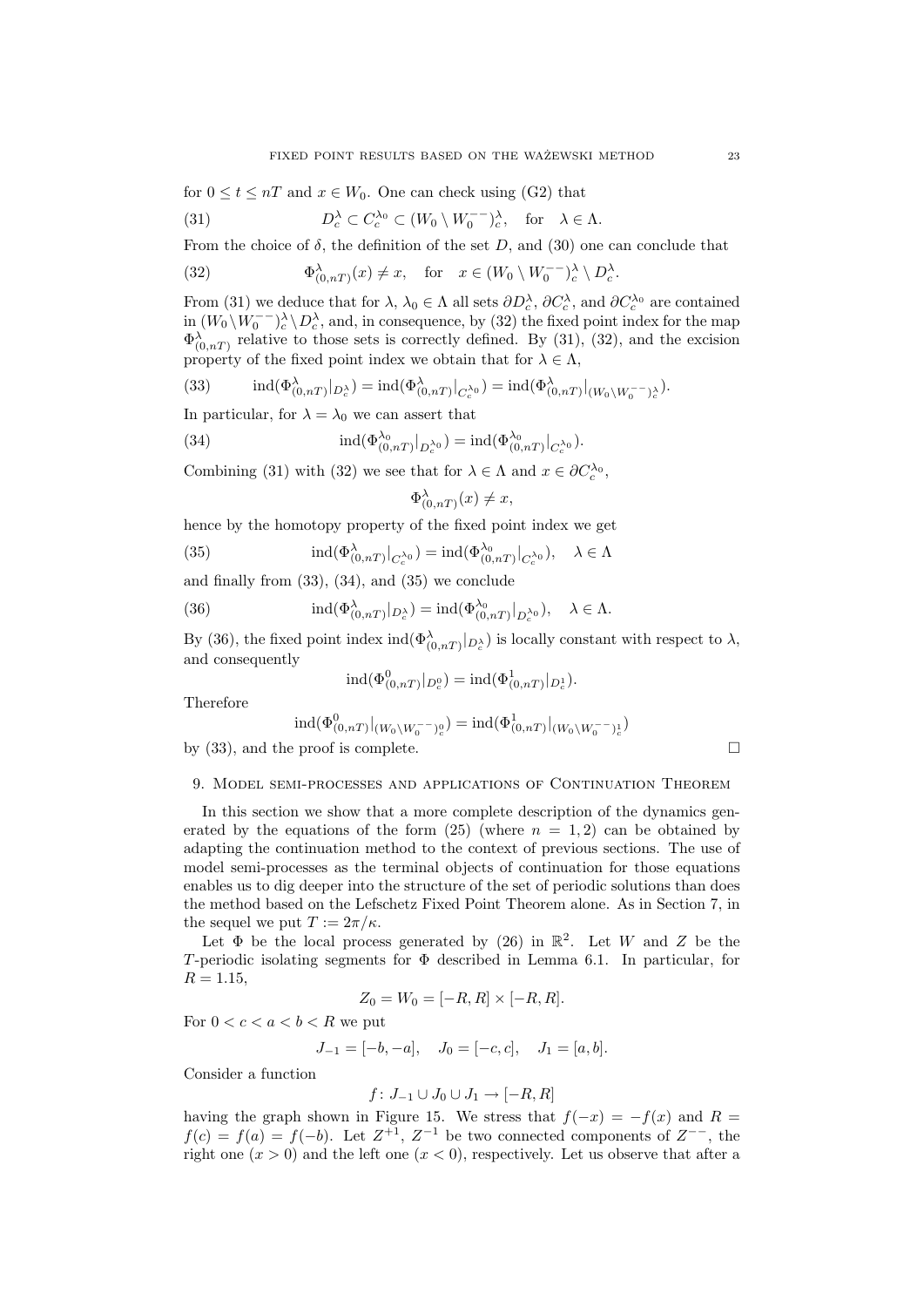

FIGURE 15. Function  $f$  in the model for  $(26)$ .

suitable modifications outside of some large ball we can assume that  $\Phi$  is a (global) process.

**Lemma 9.1.** There exists a semi-process  $\Phi^M$  on  $\mathbb{R}^2$  such that

- (I1)  $\{J_{-1} \cup J_0 \cup J_1\} \times [-R, R] = \{z \in W_0 : \Phi_{(0,t)}^M(z) \in W_t \ \forall t \in [0,T] \},\$
- (I2)  $J_0 \times [-R, R] = \{ z \in W_0 : \Phi^M_{(0,t)}(z) \in Z_t \ \forall t \in [0, T] \},$
- (I3) for  $l = +1, -1,$

 $J_l \times [-R, R] = \{ z \in W_0 : z \text{ leaves } Z \text{ through } Z^l \text{ in time } \leq T \},$ 

- (I4) for  $z = (x, y) \in \{J_{-1} \cup J_0 \cup J_1\} \times [-R, R]$  the Poincaré map is given by  $\Phi_{(0,T)}^M(x,y) = (f(x), 0),$
- (I5) Z and W are periodic isolating segments over  $[0, T]$  for a family of Tperiodic semi-processes  $\Phi^{\lambda}$  such that (G1) and (G2) hold uniformly, and

$$
\Phi^0 = \Phi, \quad \Phi^1 = \Phi^M,
$$

(16) for every 
$$
c \in \{-1, 0, 1\}^{\{0, \ldots, n-1\}},
$$

$$
\mathrm{ind}(\Phi^M_{(0,T)}|_{(W_0\setminus W_0^{--})^1_c})\neq 0.
$$

 $\Phi^M$  is called a *model semi-process*. We do not provide its construction (actually, intuitive but complicated a little) here, referring the reader to the proof of Theorem 20 in [21]. As a corollary we get the following improvement of a part of Theorem 7.1, in which the shift on two symbols is replaced by the one on three symbols:

**Theorem 9.1** (compare [21]). Let  $\Phi$  be a local process generated by the equation (26) with  $0 < \kappa \leq 0.495$ . Then there are a compact set  $I \subset \mathbb{C}$ , invariant with respect to  $\Phi_{(0,T)}$ , and a continuous surjective map  $g: I \to \Sigma_3$  such that

- (J1)  $\sigma \circ g = g \circ \Phi_{(0,T)}$ ,
- (J2) if  $c \in \Sigma_3$  is n-periodic then  $g^{-1}(c)$  contains an n-periodic point of  $\Phi_{(0,T)}$ .

Proof. For

$$
I := \{ x \in W_0 \colon \Phi_{(0, t+kT)}(x) \in W_t \text{ for } t \in [0, T], k \in \mathbb{Z} \},
$$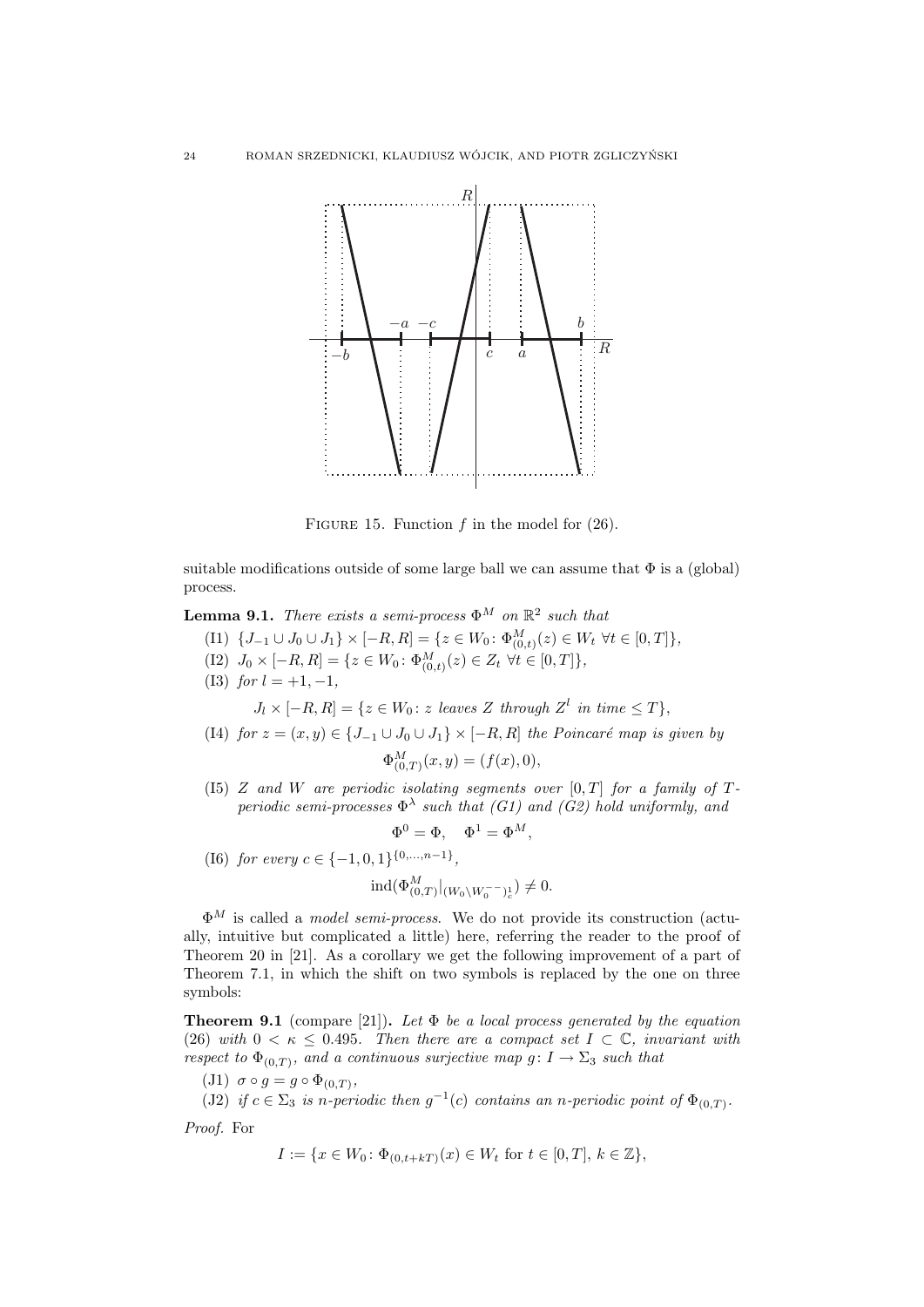we define a semi-conjugacy  $g: I \to \Sigma_3$  by

$$
g(x)_l := \begin{cases} 0, & \text{if } \Phi_{(0,t+lT)}(x) \in Z_t \text{ for all } t \in (0,T), \\ 1, & \text{if } \Phi_{(0,lT)}(x) \text{ leaves } Z \text{ in time less than } T \text{ through } Z^{-1}, \\ 2, & \text{if } \Phi_{(0,lT)}(x) \text{ leaves } Z \text{ in time less than } T \text{ through } Z^{+1}. \end{cases}
$$

By Theorem 8.1 and Lemma 9.1, all fixed point indices for periodic sequences of symbols are nontrivial, hence  $g(I)$  contains all periodic sequences from  $\Sigma_3$ . But the set of all periodic sequences is dense in  $\Sigma_3$ , so  $g(I) = \overline{g(I)} = \Sigma_3$ .

Now we study the dynamics generated by the equation (25) with  $n = 2$ , i.e.

(37) 
$$
\dot{z} = (1 + e^{i\kappa t}|z|^2)\bar{z}^2.
$$

The segments  $Z := Z(2)$  i  $W := W(2)$  for (37) are shown in Figure 10. It follows that  $Z_0 = W_0$  is a hexagon centered at the origin and the exit set  $Z^{--}$  has three components  $E_1, E_2$  i  $E_3$ . Let R be equal to the radius of the inscribed circle of  $Z_0$ and let

$$
h\colon \mathbb{C}\ni z\to ze^{i\frac{2\pi}{3}}\in \mathbb{C}
$$

be the rotation. We define

$$
S := [0, R] \cup h([0, R]) \cup h^2([0, R]).
$$

For  $0 < a < b < c < R$  we put

$$
J := [0, a] \cup h([0, a]) \cup h^{2}([0, a]),
$$
  

$$
J_{k} := h^{k-1}([b, c]), \quad k \in \{1, 2, 3\}.
$$

Let

$$
f\colon J\cup J_1\cup J_2\cup J_3\to S
$$

be a continuous function, symmetric with respect to  $h$ , with the graph shown in Figure 16.



FIGURE 16. Map  $f$  in the model for (37). The gray lines above the segment  $[0, R]$  represents the image of  $[0, a]$  (the lower line) and of  $[b, c]$  (the upper line). Actually, the latter image is contained in  $[0, R]$  ∪  $[0, h(R)]$ . The arrows indicate the orientation of the image of f when going from 0 to  $a$  on the lower line and from  $b$  to  $c$  on the upper line.

Let us observe that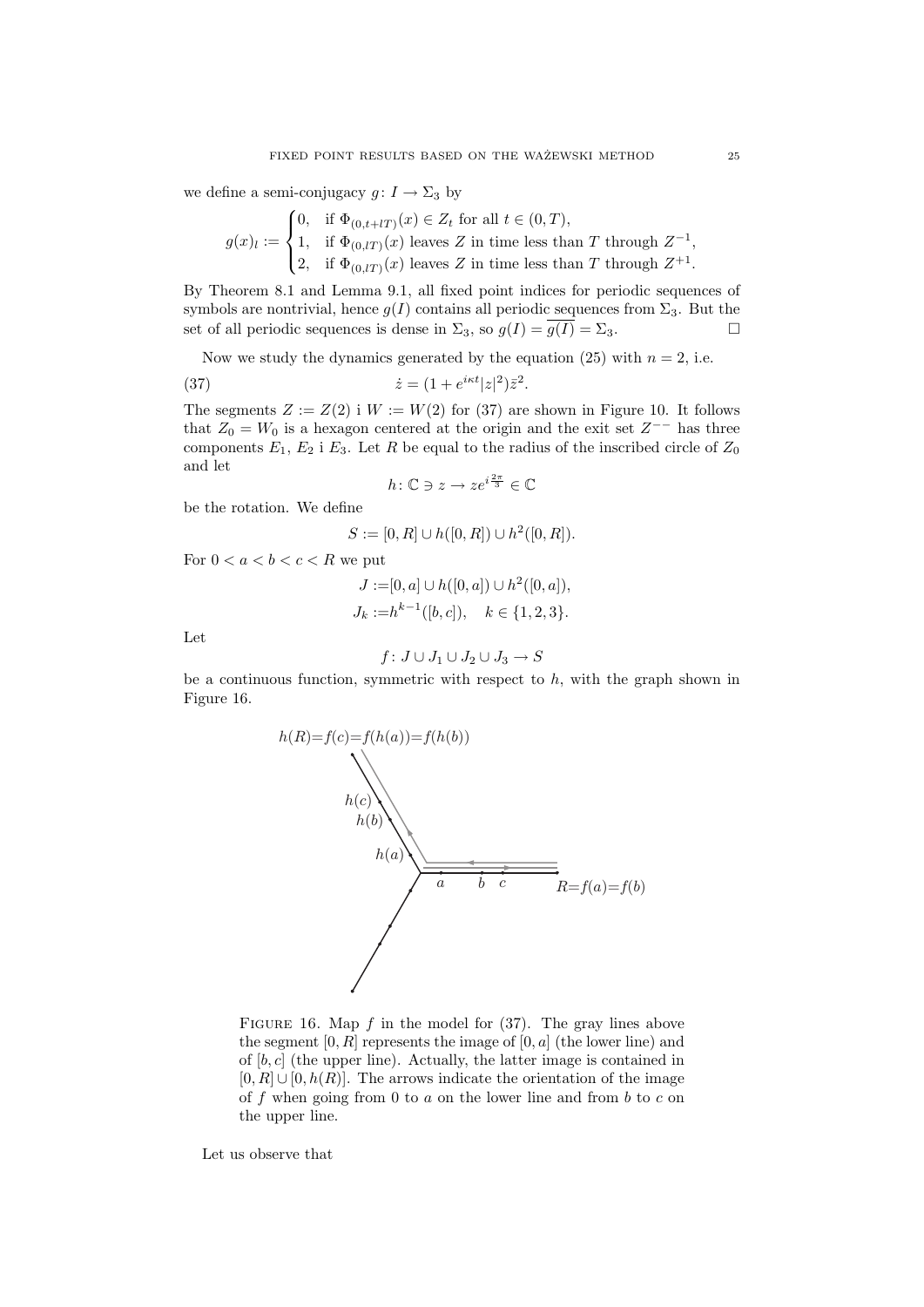- $(K1) f(0) = 0,$ (K2) for  $k \in \{0, 1, 2\}$ ,  $f(h^k(a)) = f(h^k(b)) = h^k(R), \quad f(h^k(c)) = h^{k+1}(R),$
- $(K3)$  the restrictions of f

$$
f: [0, h^{k-1}(a)] \to [0, h^{k-1}(R)],
$$
  

$$
f: J_k \to [h^{k-1}(R), 0] \cup [0, h^k(R)]
$$

are homeomorphisms.

Let  $r: W_0 \to S$  be the retraction schematically shown in Figure 17. We put



FIGURE 17. The retraction  $r: W_0 \to S$ .

$$
K := r^{-1}(J \cup J_1 \cup J_2 \cup J_3).
$$

The following result was proved in [23].

**Lemma 9.2.** There exists a model semi-process  $\Phi^M$  for (37) such that

(L1)  $Z$  and  $W$  are periodic isolating segments for a family of  $T$ -periodic semiprocesses  $\Phi^{\lambda}$  such that (G1) and (G2) hold uniformly and

$$
\Phi^0 = \Phi, \quad \Phi^1 = \Phi^M,
$$

- (L2)  $\{z \in W_0 : \Phi_{(0,t)}^M(z) \in W_t \ \forall t \in [0,T]\} = K,$
- (L3)  $\{z \in W_0: \Phi_{(0,t)}^M(z) \in Z_t \ \forall t \in [0,T]\} = r^{-1}(J),$
- (L4)  $\{z \in K : z \text{ leaves } Z \text{ through } E_k \text{ at time } \leq T\} = r^{-1}(J_k),$
- (L5) the Poincaré map for  $\Phi^M$ , denoted by  $P_M$ , is of the form

$$
P_M(z) := \Phi_{(0,T)}^M(z) = f(r(z)), \quad z \in K.
$$

We want now to investigate the symbolic dynamics on sets  $J$  and  $J_k$  for the model map. The symbol 0 will correspond to J and the symbols k for  $k = 1, 2, 3$ will corresponds to  $J_k$ . To simplify the notation we set  $J_4 := J_1$ . Observe that for  $k = 1, 2, 3, P_M(J_k)$  covers  $J_k$ ,  $J_{k+1}$  and part of J. The image of  $P_M(J)$  covers J and all  $J_k$ 's. But if we want to see where we can go from  $J_k$  and  $J$  under  $P_M^2$  we need to consider the parts of J, what they cover and which part is covered by  $J_k$ .

We define a set  $\Pi \subset \Sigma_4 = \{0, 1, 2, 3\}^{\mathbb{Z}}$  as follows: a sequence c belongs to  $\Pi$  if the following conditions hold:

- (M1) if  $c_i = k$  for some  $k \in \{1, 2, 3\}$ , then  $c_{i+1} = 0$  or  $c_{i+1} = k$  or  $c_{i+1} = k$  $(mod 3) + 1,$
- (M2) if  $c_p = 0$  for  $p \leq i$ , then  $c_{i+1} \in \{0, 1, 2, 3\}$ ,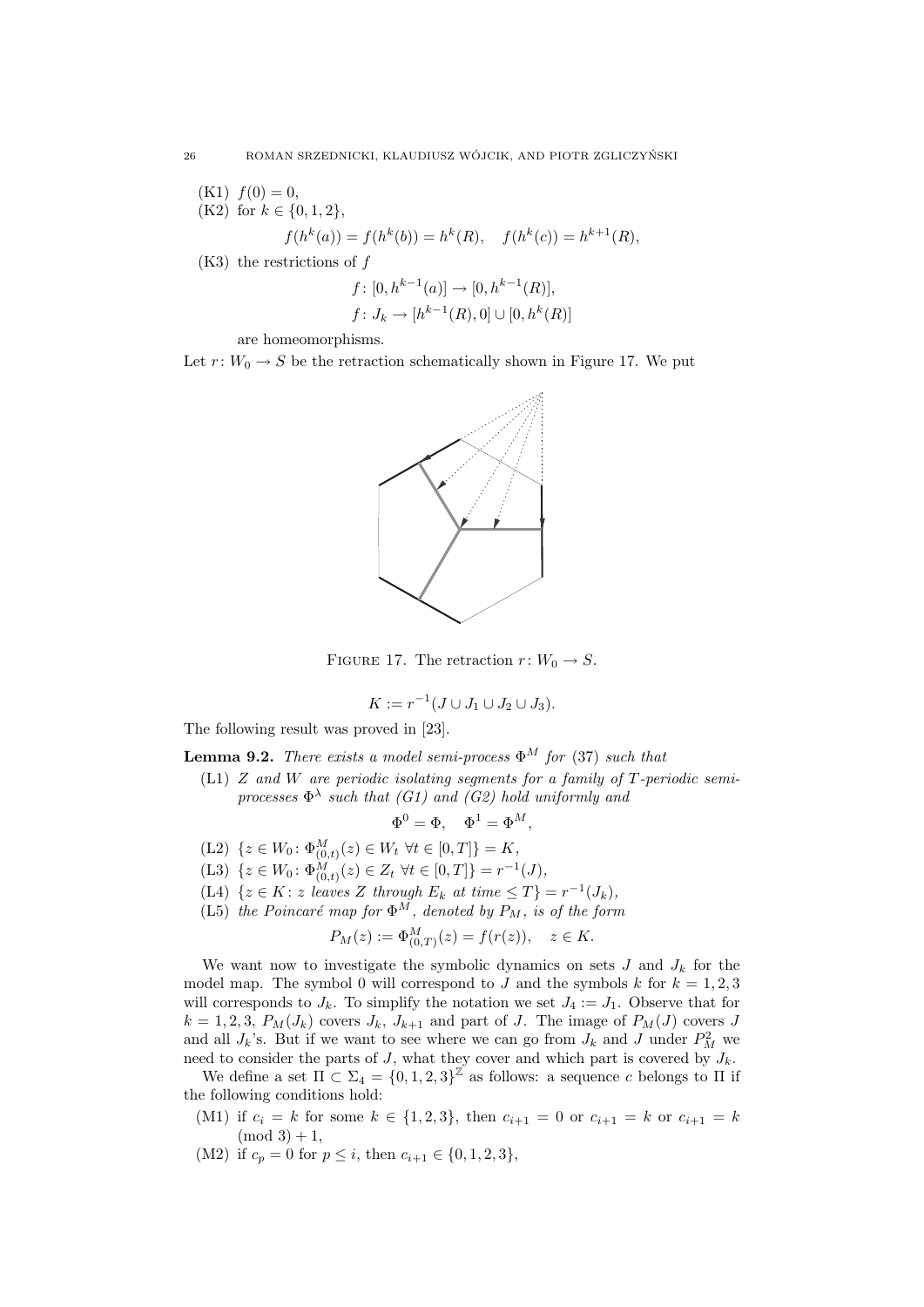(M3) if  $c_i = 0$  and  $p < i$  is such that  $c_p = k \neq 0$  and for  $p < s \leq i$   $c_s = 0$ , then  $c_{i+1} = 0$  or  $c_{i+1} = k$  or  $c_{i+1} = (k \mod 3) + 1$ .

The condition  $(M1)$  says, for example, that the symbol 1 in the sequence c can be followed by the symbols 0, 1, 2. It is a consequence of the fact that  $f(J_1)$  covers J,  $J_1$  i  $J_2$  in a proper way. Hence, if the trajectory coded by the sequence  $c \in \Pi$ leaves the segment Z in the time interval  $[kT,(k+1)T]$  through the component  $Z_1^{--}$ , then, in the time interval  $[(k+1)T, (k+2)T]$ , it can stay in Z or leaves Z through  $Z_1^{--}$  or  $Z_2^{--}$ . By the continuation theorem we get:

**Theorem 9.2** (compare [23]). Let  $\Phi$  be a local process generated by (37). There exists a  $\kappa_0 > 0$  such that for  $0 < \kappa \leq \kappa_0$  there are a compact set  $I \subset \mathbb{C}$  invariant under the Poincaré map  $\Phi_{(0,T)}$  and a continuous map g:  $I \to \Sigma_4$  such that

- (N1)  $\sigma \circ g = g \circ \Phi_{(0,T)}$ ,
- (N2)  $\Pi \subset q(I)$ ,

(N3) if  $c \in \Pi$  is n-periodic, then  $g^{-1}(c)$  contains an n-periodic point for  $\Phi_{(0,T)}$ .

*Proof.* The set I is defined like in the proof of Theorem 9.1. We define a continuous map  $g: I \to \Sigma_4$  by

$$
g(x)_l := \begin{cases} 0, & \text{if } \Phi_{(0,t+lT)}(x) \in Z_t \text{ for all } t \in (0,T), \\ k, & \text{if } \Phi_{(0,lT)}(x) \text{ leaves } Z \text{ in time less than } T \text{ through } E_k. \end{cases}
$$

It is easy to check that the condition (N1) is satisfied and (N2) follows by (N3), hence it is enough to prove (N3). Let  $\Pi_l$  denotes the projection of  $\Pi$  onto the coordinates  $0, \ldots, l-1$ . This means that if  $\alpha = (\alpha_0, \ldots, \alpha_{l-1}) \in \{0, 1, 2, 3\}^l$  then  $\alpha \in \Pi_l$  if and only if there exists  $c \in \Pi$  such that  $\alpha_i = c_i$  for  $i = 0, \ldots, l - 1$ . For  $\alpha \in \Pi_l$  such that  $\alpha_0 \neq 0$  we define

$$
s(\alpha) := \max\{j \colon \alpha_j \neq 0\}.
$$

Let  $c \in \Pi$  be a *l*-periodic sequence. If  $c_i = 0$  for all *i*, then  $g(0) = c$ . Let us observe that it is enough to consider  $c \in \Pi$ , such that  $c_0 \neq 0$ .

Let l be the principal period of c and let  $\alpha = (c_0, \ldots, c_{n-1}) \in \Pi_l$ . One can easily check that there exists a closed interval  $A \subset J_{\alpha_0}$ , such that for the semi-process  $\Phi^M$  we get

$$
(W_0 \setminus W_0^{--})_{\alpha} = r^{-1}(\text{int } A),
$$
  

$$
f^l(A) = [0, h^{s(\alpha)-1}(R)] \cup [0, h^{s(\alpha) \mod 3}(R)],
$$

and  $f^l|_A$  is a homeomorphism. Observe that

either 
$$
c_0 = s(\alpha)
$$
 or  $c_0 = (s(\alpha) \mod 3) + 1$ .

It follows the set  $r^{-1}(A)$  is topologically a product of a segment A and another interval B, the map  $f^l(r(x))$  maps  $A \times B$  onto  $[0, h^{s(\alpha)-1}(R)] \cup [0, h^{s(\alpha)} \mod 3(R)]$ containing A in its interior, hence it is easy to see that

$$
ind(P_M^l|_{(W_0 \setminus W_0^-)}') = ind(f^l|_{int A}) = \pm 1 \neq 0.
$$

By Theorem 8.1 we have

$$
\mathrm{ind}(\Phi^l_{(0,T)}|_{(W_0\setminus W_0^{--})_\alpha})\neq 0,
$$

hence there exists an  $x \in (W_0 \setminus W_0)_{\alpha}$ , such that  $\Phi_{(0,T)}^l(x) = x$ . Observe that  $q(x) = c$  and the proof is finished.

We will finish this section with the following example.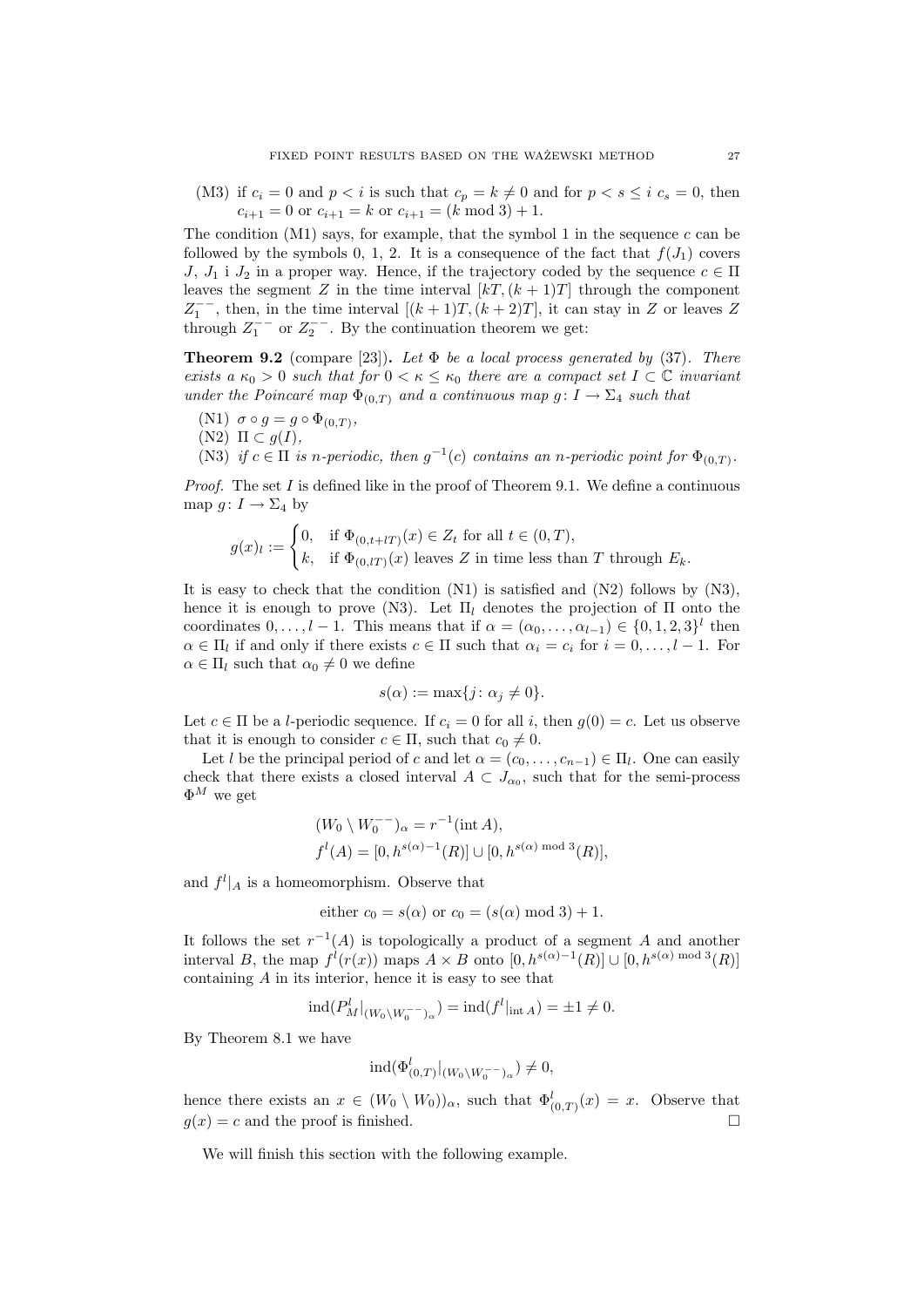Example 9.1. Consider a time-dependent Hamiltonian system

(38) 
$$
\dot{x} = -\frac{\partial H}{\partial y}, \quad \dot{y} = \frac{\partial H}{\partial x}
$$

where

$$
H(x, y, t) = x^{3}y + xy^{3} + H_{1}(x, y, t),
$$
  

$$
H_{1}(x, y, t) = -\frac{1}{2}y^{2}\sin(\kappa t) - xy\cos(\kappa t) + \frac{1}{2}x^{2}\sin(\kappa t).
$$

One can prove that for  $0 < \kappa < \kappa_0$  there are two periodic segments Z and W for (38) that look like the ones shown in Figure 18. We see that when compared to the



FIGURE 18. Isolating segments for  $(38)$ : Z at the top and W at the bottom.

previous examples we have a slightly different geometry here. Previously the bigger segment was rotating, while here the smaller one rotates. Both these situation are manifestly homeomorphic. An application of the continuation theorem give us, like in the case of the equation (26), the following result:

**Theorem 9.3** (compare [23]). Let  $\Phi$  be a local process generated by (38). Then there exists a  $\kappa > 0$  such that for  $0 < \kappa < \kappa_0$  there are a compact set  $I \subset \mathbb{R}^2$ , invariant with respect to the Poincaré map  $\Phi_{(0,T)}$ , and a surjective continuous map  $g \colon I \to \Sigma_3$  such that  $\Phi_{(0,T)}$  is semi-conjugated to the shift map on three symbols by the map g. Moreover, for each n-periodic sequence  $c \in \Sigma_3$ ,  $g^{-1}(c)$  contains an  $n$ -periodic point of the Poincaré map.

## 10. Rigorous numerical shadowing using isolating segments

The aim of this section is to describe a potential application of isolating segments to rigorous numerical shadowing for non-autonomous equations. A minor modifications of the presented argument can provide similar application in the autonomous case. The question of reliability of numerical simulations of chaotic dynamical systems is usually addressed by shadowing algorithms, see for example [6, 9]. When applied to ordinary differential equations, these algorithms require rigorous estimates for Poincaré maps. Here we outline a possible shadowing algorithm based on the concept of isolating segment, without such requirement.

Let us consider an non-autonomous equation

$$
(39) \t\t\t \dot{x} = f(t, x)
$$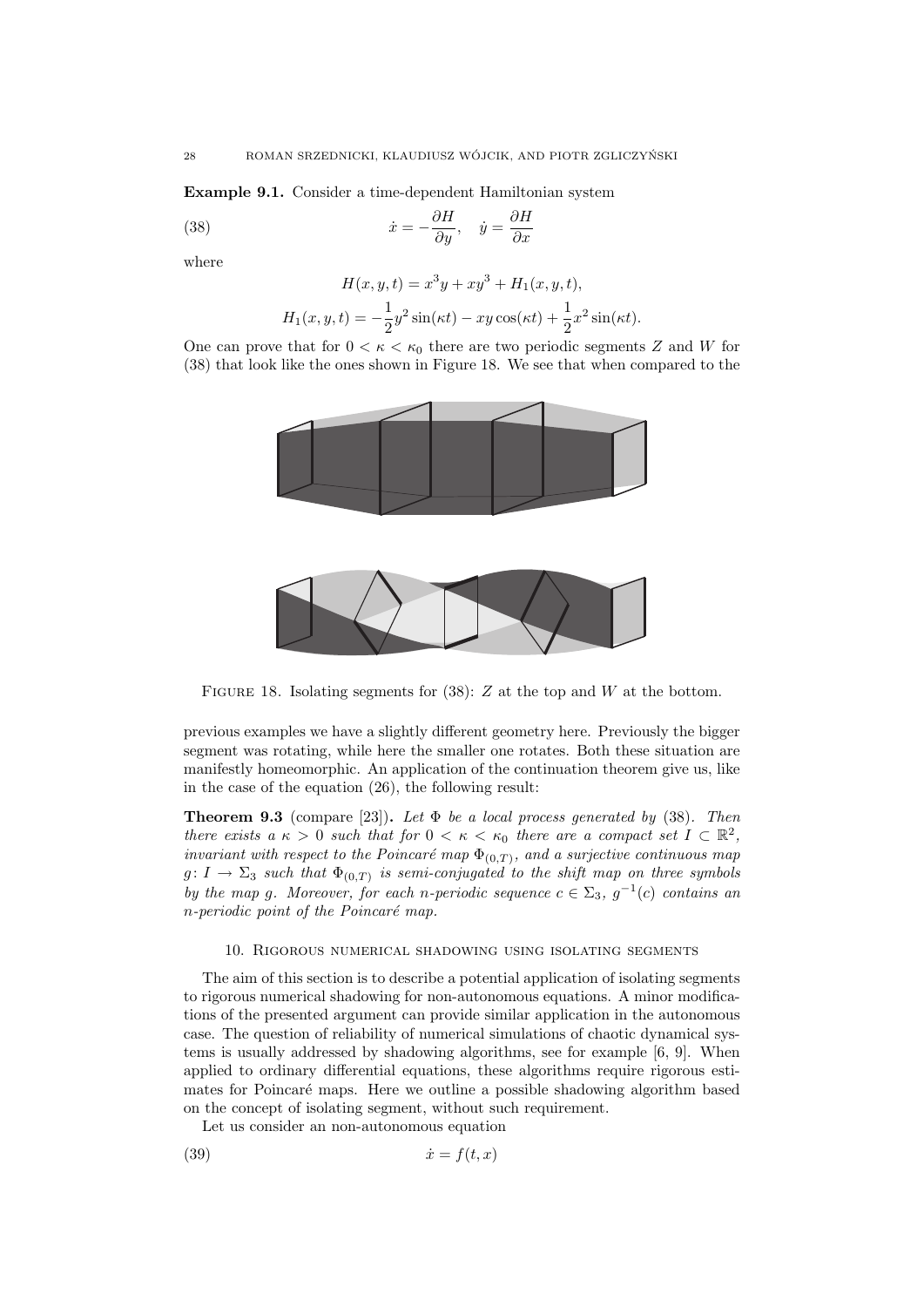in  $\mathbb{R}^d$ , where f is Lipschitz with respect to x. Our point of departure is a pseudoorbit (an approximate numerical trajectory)

$$
\omega = \{\omega_0, \omega_1, \ldots, \omega_N\}
$$

for (39) obtained for  $t_0 < t_1 < \cdots < t_N$  (if our aim is to obtain the periodic orbit then we have  $\omega_0 = \omega_N$ ,  $t_0 = 0$ ,  $t_N = kT$ , where  $k \in \mathbb{N}$ , and f is T-periodic in t). Our goal is to show that there is true orbit nearby  $\omega$ . We construct the following auxiliary objects:

- (O1) local sections  $\Pi_0, \Pi_1, \ldots, \Pi_N$  for (39) defined by  $\Pi_i = \{t = t_i\}$ , such that  $\omega_i \in \Pi_i$ . For periodic orbit for T-periodic problem (39) we require that  $t_N = kT$  for some  $kN$ .
- (O2) d linearly independent and approximately invariant vector fields  $X_1, \ldots, X_d$ along the pseudoorbit  $\omega$ . By this we understand that the following conditions are satisfied for  $l = 1, \ldots, d$

$$
X_{l,i} \in \mathbb{R}^d
$$
  

$$
dP_{i \to i+1} X_{l,i} \approx \lambda_{l,i \to i+1} X_{l,i+1}
$$

where  $P_{i\to i}: \Pi_i \to \Pi_j$  denote the Poincaré map between sections  $\Pi_i$  and  $\Pi_j$ for  $i < j$ . To obtain the vectors  $X_{l,i}$  for a periodic trajectory we perform the diagonalization of the return map and then we evolve forward the unstable eigenvectors and backward the stable ones.

(An effective procedure of construction of  $X_{l,i}$  for a very long (not periodic) pseudoorbit is described in [9] for the case of planar periodically forced ODE.) For any  $i < j$  we set

$$
\lambda_{l,i\rightarrow i} = \lambda_{l,i\rightarrow i+1} \cdot \lambda_{l,i+1\rightarrow i+2} \cdot \ldots \cdot \lambda_{l,i-1\rightarrow i}
$$

The l-th direction is called unstable if  $|\lambda_{l,0\rightarrow N}| > 1$  and is called stable if  $|\lambda_{l,0\rightarrow N}| <$ 1. We assume that each direction is either stable or unstable. Let  $U$  be the set of unstable directions. We would like to construct segment  $W = \bigcup W_{[t_i, t_{i+1}]}$  isolating a trajectory close to  $\omega$ , so that  $W_{t_i}$  is a parallelogram

$$
W_{t_i} := \{ x \in \Pi_i : x = \omega_i + \Sigma_{l=1}^d [-1, 1] s_{l,i} X_{l,i} \}
$$
  
\n
$$
W_{[t_i, t_{i+1}]} := \{ (t, x) : t = (1 - \alpha) t_i + \alpha t_{i+1},
$$
  
\n
$$
x = (1 - \alpha) (\omega_i + \Sigma_{l=1} c_l s_{l,i} X_{l,i}) + \alpha (\omega_{i+1} + \Sigma_{l=1} c_l s_{l,i+1} X_{l,i+1})
$$
  
\n
$$
c_l \in [-1, 1], \alpha \in [0, 1] \},
$$

where  $s_{l,i}$  are some positive numbers. We introduce the candidate for the monodromy homeomorphism for  $W_{[t_i,t_{i+1}]}$ ,

$$
h_i \colon [0,1] \times [-1,1]^d \to W_{[t_i,t_{i+1}]} \subset [t_i,t_{i+1}] \times \mathbb{R}^d
$$

by

$$
h_i(\alpha, c_1, \dots, c_d) := ((1 - \alpha)t_i + \alpha t_{i+1}, (1 - \alpha)(\omega_i + \Sigma_{l=1} c_l s_{l,i} X_{l,i}) + \alpha(\omega_{i+1} + \Sigma_{l=1} c_l s_{l,i+1} X_{l,i+1})).
$$

We expect  $h_i$  to be a homeomorphism. This happens when a small time step used in the construction of the pseudorbit  $\omega$ . If this is the case, then also  $X_{l,i}$  and  $X_{l,i+1}$  are almost collinear and the set of vectors spanning  $h_i([0,1] \times [-1,1]^d)$ , given approximately by  $(1, 0), (0, X_{1,i}), \ldots, (0, X_{d,i})$ , is linearly independent.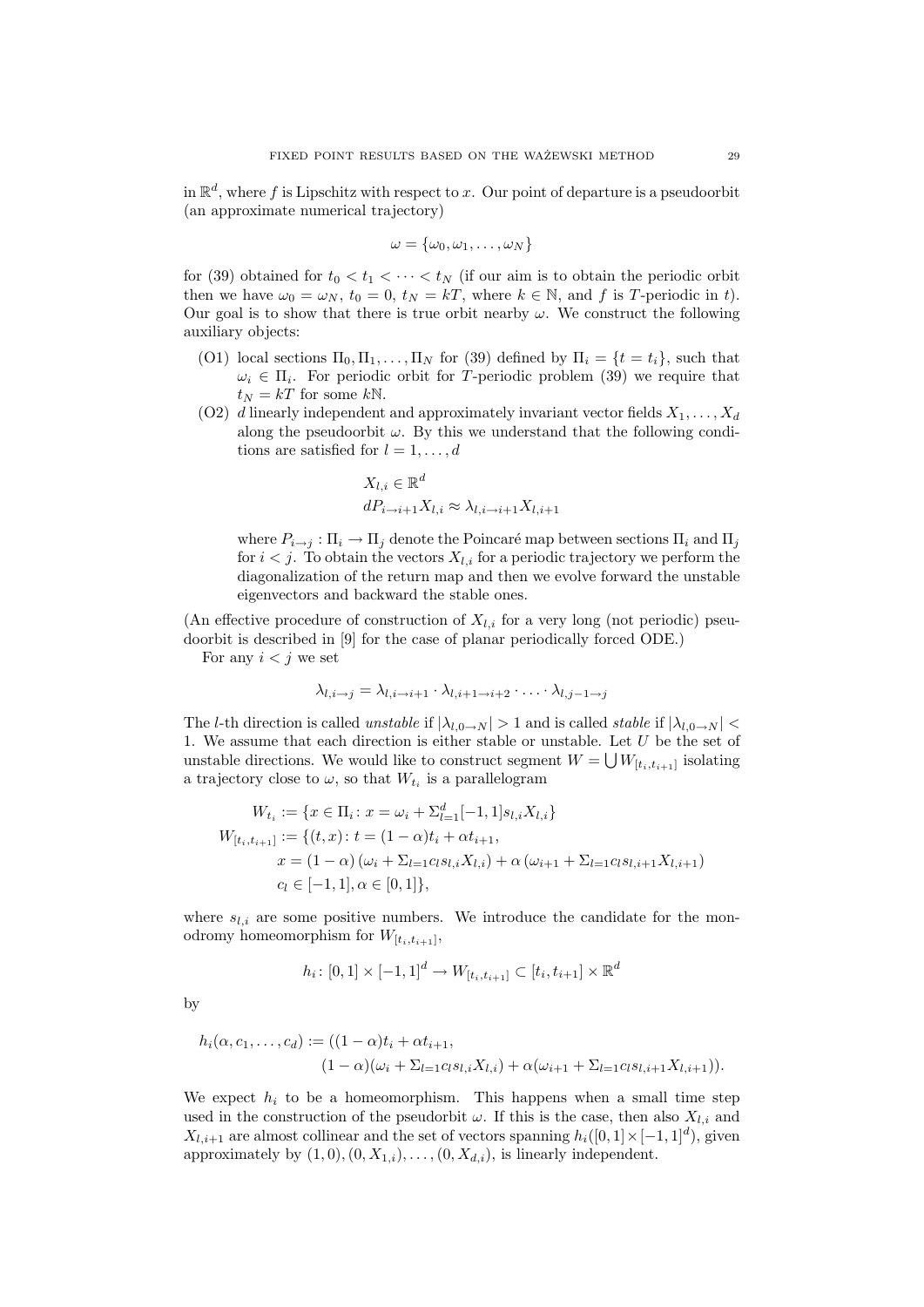Before we describe  $W_{[t_i,t_{i+1}]}^{-}$ , we define the faces of  $W_{[t_i,t_{i+1}]}$  and  $W_{t_i}$  for  $l =$  $1, \ldots, d$  by

$$
W_{t_i}^{l+} := \{x = h(0, c_1, \dots, c_l) : c_l = 1, \ c_i \in [-1, 1] \text{ for } i \neq l\}
$$
  
\n
$$
W_{t_i}^{l-} := \{x = h(0, c_1, \dots, c_l) : c_l = -1, \ c_i \in [-1, 1] \text{ for } i \neq l\}
$$
  
\n
$$
W_{[t_i, t_{i+1}]}^{l+} := \{x = h(\alpha, c_1, \dots, c_l) : c_l = 1, \ c_i \in [-1, 1] \text{ for } i \neq l, \alpha \in [0, 1]\}
$$
  
\n
$$
W_{[t_i, t_{i+1}]}^{l-} := \{x = h(\alpha, c_1, \dots, c_l) : c_l = -1, \ c_i \in [-1, 1] \text{ for } i \neq l, \alpha \in [0, 1]\}.
$$

Now we put

$$
W_{t_i}^{--} := \bigcup_{l \in U} \left( W_{t_i}^{l+} \cup W_{t_i}^{l-} \right)
$$
  

$$
W_{[t_i, t_{i+1}]}^{-} := \bigcup_{l \in U} \left( W_{[t_i, t_{i+1}]}^{l+} \cup W_{[t_i, t_{i+1}]}^{l-} \right)
$$
  

$$
W_{t_i}^{++} := \bigcup_{l \notin U} \left( W_{t_i}^{l+} \cup W_{t_i}^{l-} \right)
$$
  

$$
W_{[t_i, t_{i+1}]}^{++} := \bigcup_{l \notin U} \left( W_{[t_i, t_{i+1}]}^{l+} \cup W_{[t_i, t_{i+1}]}^{l-} \right).
$$

An algorithm which successively builds the segment can be described as follows:

- 0. Input values  $s_{l,i}$ ,  $l = 1, \ldots, d$ ; Output values  $s_{l,i+1}$ .
- 1. For each l we choose  $s_{l,i+1}$ ,
	- 1.1.  $s_{l,i+1} < |\lambda_{l,i \to i+1}|$ , for unstable directions,
	- 1.2.  $s_{l,i+1} > |\lambda_{l,i\rightarrow i+1}|$  for stable directions.

one step for the whole face at once.

Intuitively, this means that in the face unstable face is tilted towards the pseudoorbit and the stable face is tilted away from the pseudoorbit. This should give is exit and entry points on  $W^{--}$  and  $W^{++}$ , respectively.) To assure that the size of  $W_{t_i}$  not change to much and to make sure that in the periodic case  $W_{t_N} = W_{t_0}$  it is desirable to choose  $s_{l,i+1}$ , such that

$$
s_{l,1} \cdot s_{l,2} \cdot \ldots \cdot s_{l,i+1} \approx 1.
$$

- 2. Verification of the algorithm—the following conditions should be checked: 2.1. the map  $h_i$  is a homeomorphism. For this purpose it is enough to
	- check that a certain set of  $d+1$  vectors is linearly independent, 2.2. for  $l = 1, ..., d$  we check that for each  $x \in W_{[t_i, t_{i+1}]}^{-}$  the vector  $(1, f(x))$ is pointing inside  $W_{[t_i,t_{i+1}]}$  and for each  $x \in W_{[t_i,t_{i+1}]}^{++}$  the vector  $(1, f(x))$  is pointing inside  $W_{[t_i, t_{i+1}]}$ . For this purpose for each face in  $W_{[t_i,t_{i+1}]}$  we have to evaluate the product of  $(1, f(x))$  and the normal vector to the face. In interval arithmetic this might be doable in

We consider the construction successful if we are able to perform  $N$  steps (in the case of periodic orbit we also want to have  $W_{t_N} = W_{t_0}$ . In view of the theory developed in previous sections it is easy that if  $N$  steps of the algorithm has been successfully completed, then there exists  $x_0 \in W_0$  and a time  $T > 0$ , such that  $\phi([0,T],(0,x_0)) \in \bigcup_i W_{[t_i,t_{i+1}]}$  and  $\phi(T,(0,x_0)) \in W_{t_N}$ , where  $\phi$  is the local flow induced by (39). Moreover, if the starting pseudoorbit was periodic and  $W_{t_0} = W_{t_N}$ . then  $\phi(T,(0,x_0)) = (0,x_0)$ , which means that  $x_0$  is periodic.

The following converse statement is quite obvious: if the periodic pseudorbit  $\omega$  is in fact a periodic hyperbolic orbit (with all real eigenvalues) for (39) and if the time step is small enough then the algorithm described above yields an isolating segment.

Of course to make the above statement into the theorem one needs to specify how to choose  $s_{l,i}$ , but it is quite obvious that it is enough to take  $s_{l,i+1} = (1 \pm \epsilon_l) \lambda_{l,i \to i+1}$